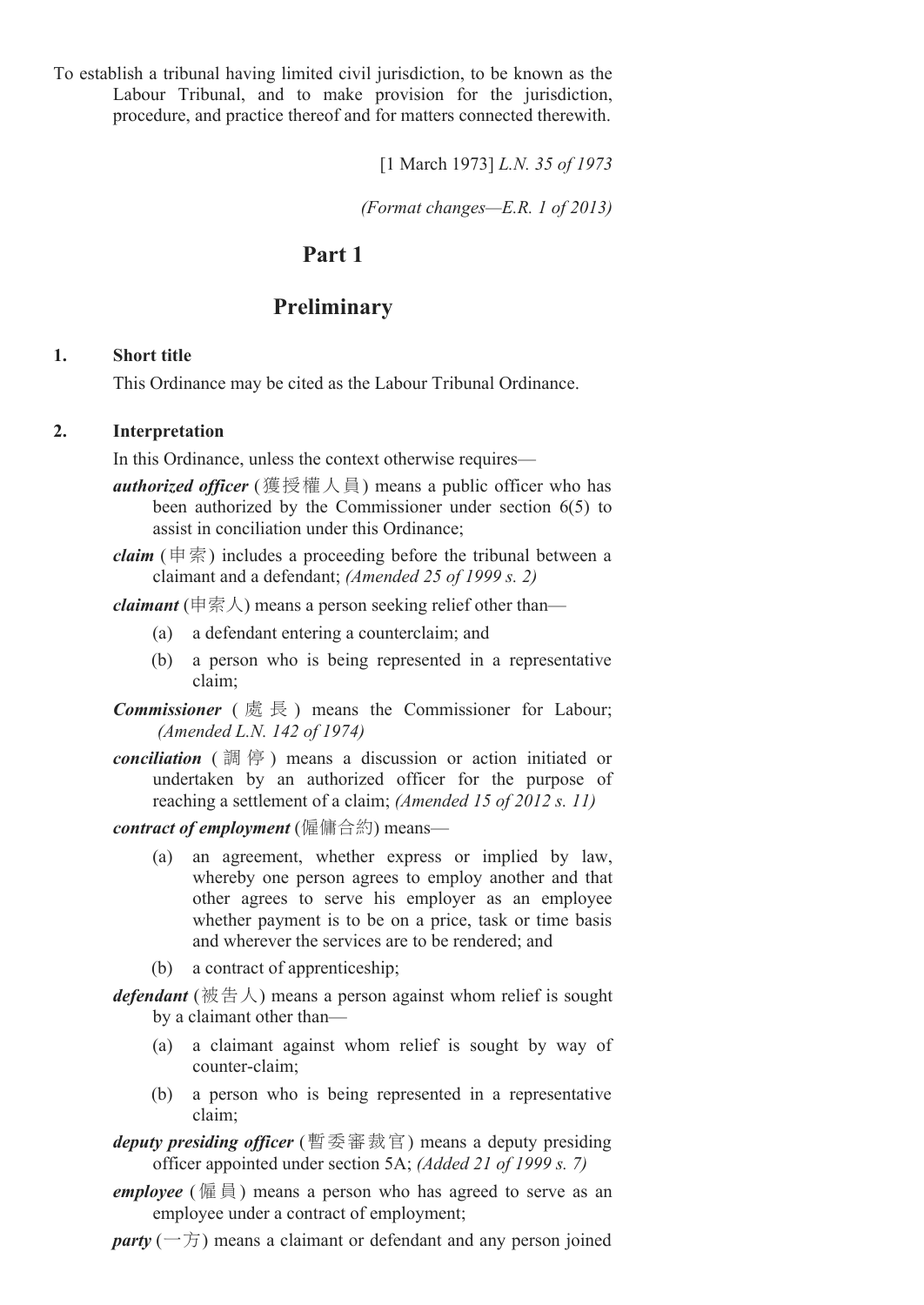as a third party;

- *presiding officer* ( 審 裁 官 ) means a presiding officer appointed under section 4;
- *registrar* ( 司 法 常 務 主 任 ) means the Registrar of the Labour Tribunal;
- *representative claim* ( $(\nparallel \mathbb{R} \neq \mathbb{R})$  means a claim brought in the name of one claimant on behalf of himself and one or more other claimants;
- *Small Claims Tribunal* (小額錢債審裁處) means the Small Claims Tribunal established by section 3 of the Small Claims Tribunal Ordinance (Cap. 338); *(Added 25 of 1999 s. 2)*
- *tribunal* (審裁處) means the Labour Tribunal established by section 3 and a presiding officer or a deputy presiding officer appointed under this Ordinance; *(Amended 21 of 1999 s. 7)*
- *tribunal officer* (調査主任) means a tribunal officer appointed under section 5.

# **Part 2**

# **Constitution of Tribunal**

## **3. Establishment of tribunal**

- (1) There is hereby established a tribunal to be known as the Labour Tribunal which shall be a court of record with such jurisdiction and powers as are conferred on it by this and any other Ordinance.
- (2) All proceedings in the tribunal shall be heard and determined by a presiding officer or a deputy presiding officer sitting alone. *(Amended 21 of 1999 s. 8)*
- (3) The tribunal shall have a seal of a design approved by the Chief Justice, and all awards, summonses, and other processes of the tribunal shall be sealed therewith.

## **4. Appointment of presiding officers**

- (1) The Chief Executive may appoint one or more presiding officers. *(Amended 25 of 1998 s. 2; 21 of 1999 s. 9)*
- (2) Subject to subsection (3), an appointment made under subsection (1) may be given retrospective effect.
- (3) No person appointed as presiding officer shall discharge any judicial function before the date of the instrument by which he is appointed or before the requirements of section 17 of the Oaths and Declarations Ordinance (Cap. 11) have been fulfilled. *(Amended 22 of 1973 s. 2) (cf. Cap. 336 s. 4)*

## **4A. Professional qualifications of presiding officers**

- (1) A person shall be eligible to be appointed as a presiding officer if—
	- (a) he is qualified to practise as a barrister, solicitor or advocate in a court in Hong Kong or any other common law jurisdiction having unlimited jurisdiction either in civil or criminal matters; and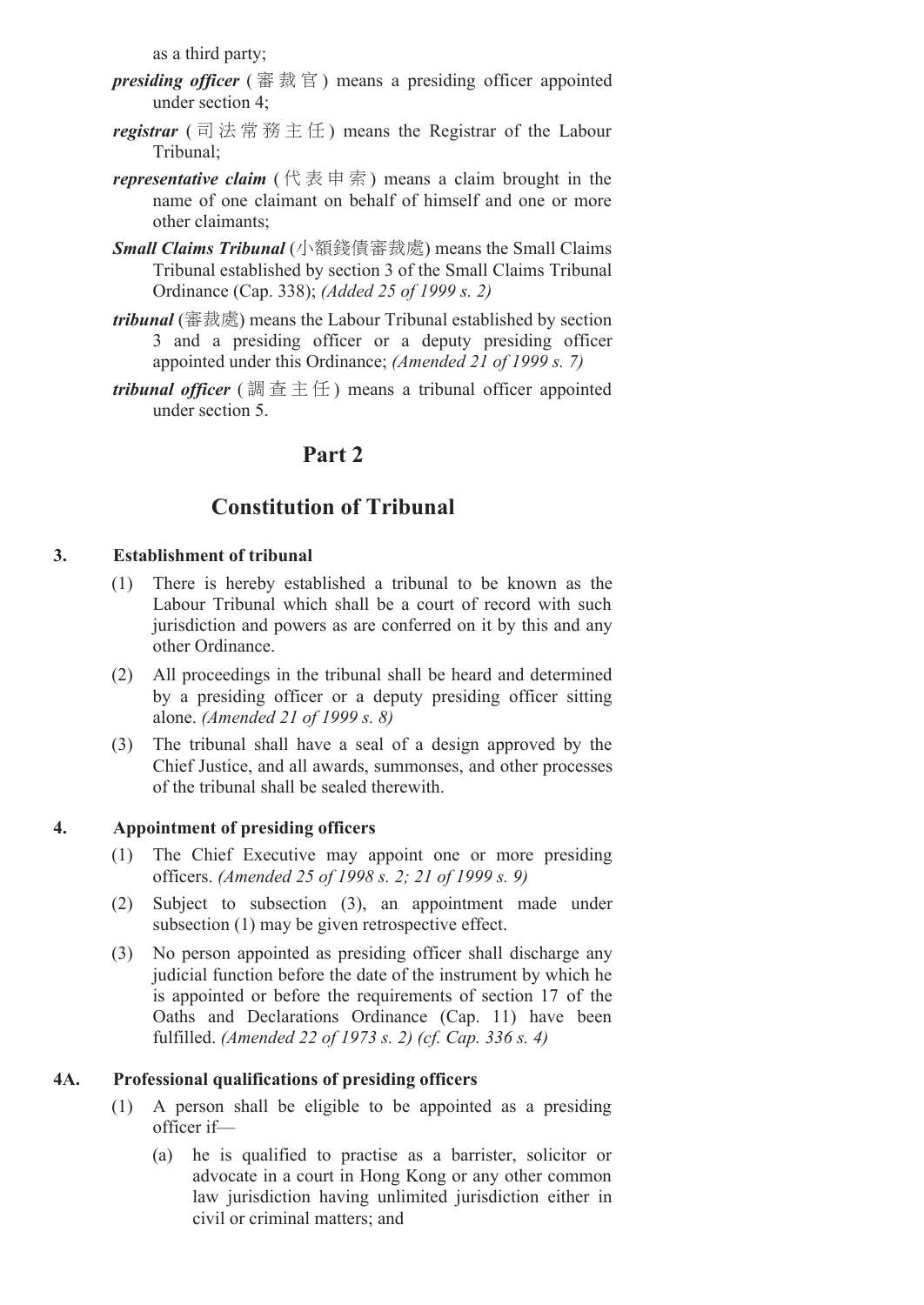- (b) since becoming so qualified, he has for a period of or periods totalling not less than 5 years—
	- (i) practised as a barrister, solicitor or advocate in such a court;
	- (ii) been a legal officer as defined in section 2 of the Legal Officers Ordinance (Cap. 87);
	- (iii) been the Director of Legal Aid or a Deputy Director of Legal Aid, Assistant Director of Legal Aid or Legal Aid Officer, appointed in accordance withsection 3 of the Legal Aid Ordinance (Cap. 91);
	- (iv) been the Official Receiver or an Assistant Official Receiver (Legal), Assistant Principal Solicitor, Senior Solicitor or Solicitor, appointed in accordance with section 75 of the Bankruptcy Ordinance (Cap. 6); or
	- (v) been the Director of Intellectual Property or a Deputy Director of Intellectual Property, Assistant Director of Intellectual Property, Assistant Principal Solicitor, Senior Solicitor or Solicitor, appointed in accordance with section 3 of the Director of Intellectual Property (Establishment) Ordinance (Cap. 412). *(Amended 26 of 2012 s. 37)*
- (2) For the purposes of calculating the period of 5 years referred to in subsection  $(1)(b)$ —
	- (a) periods of less than 5 years falling within any of the subparagraphs of that subsection may be combined;
	- (b) periods served in an office specified in Part I of the First Schedule to the repealed Registrar General (Establishment) Ordinance (Cap. 100) may be taken into account notwithstanding the repeal of that Ordinance.

*(Added 10 of 2005 s. 140)*

#### **5. Tribunal officers**

The Chief Executive may appoint such number of tribunal officers as he may think fit, who shall exercise such powers and perform such duties as are conferred on them by this and any other Ordinance.

*(Amended 25 of 1998 s. 2)*

#### **5A. Appointment of deputy presiding officers**

- (1) The Chief Justice may appoint any person who is eligible under section 4A to be appointed as a presiding officer to be a deputy presiding officer for such period and on such terms as he thinks fit. *(Amended 10 of 2005 s. 141)*
- (2) Subject to the terms of appointment, a deputy presiding officer shall, during the period for which he is appointed, have all the jurisdiction, powers and privileges, and perform all the duties of a presiding officer and any reference in any law to a presiding officer shall be construed accordingly.
- (3) Every appointment made in accordance with this section may be terminated by the Chief Justice at any time.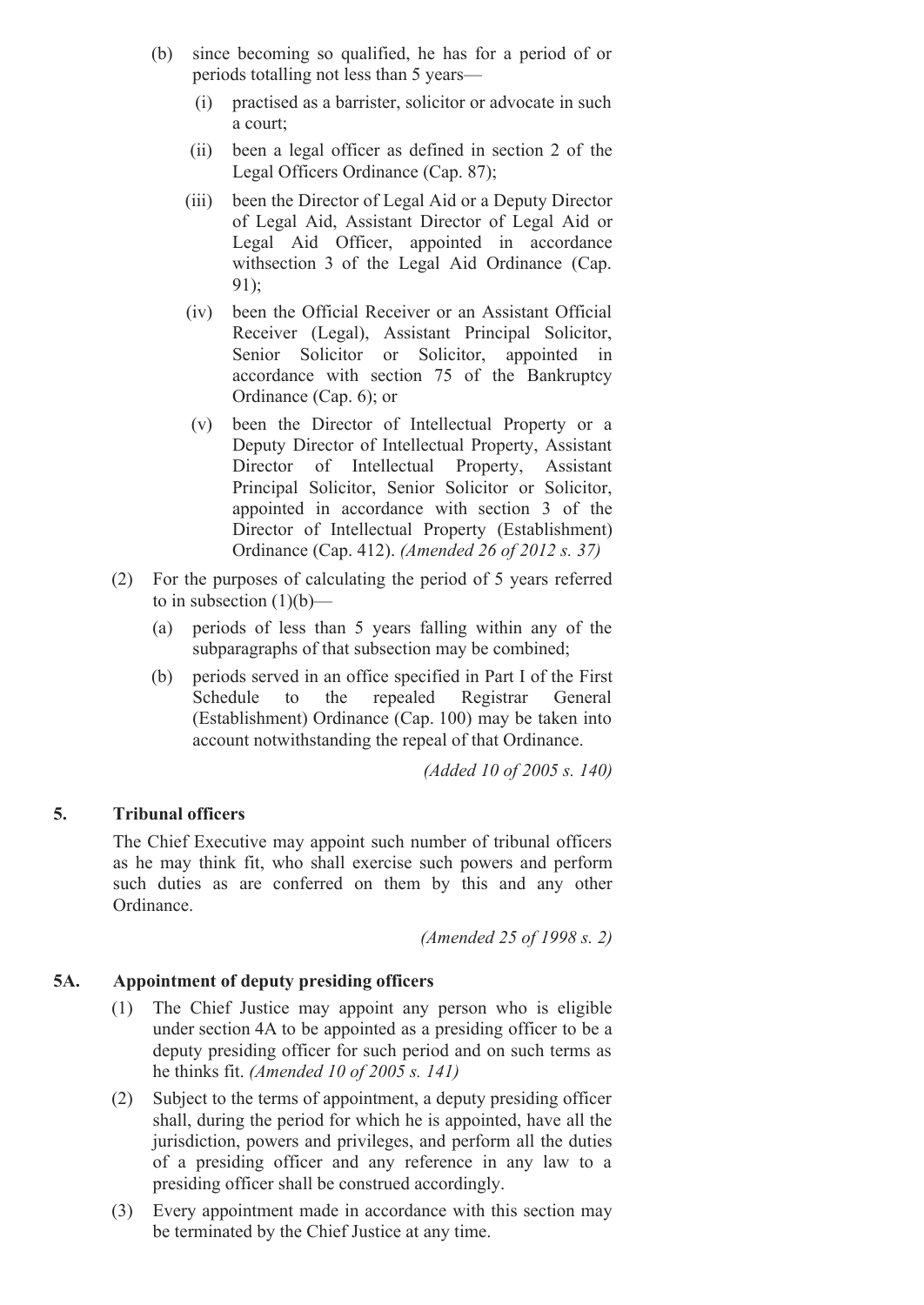- (4) Where the hearing of any proceedings before a deputy presiding officer is adjourned or where the determination is reserved therein or the award or order is subject to review, the deputy presiding officer shall have power to resume the hearing and determine the proceedings or to deliver as the determination of the Tribunal the determination which he has reserved or to review the award or order which he has made, notwithstanding that before the hearing is resumed or determination is delivered or the review is disposed of, his appointment has expired or has been terminated.
- (5) For the purposes of subsection (4), the power of a deputy presiding officer to deliver a determination in a resumed hearing includes the power of awarding costs and the making of any order ancillary to or consequential upon the award of costs.

*(Added 21 of 1999 s. 10)*

#### **6. Officers of the tribunal**

- (1) There shall be attached to the tribunal a registrar and such number of deputy or assistant registrars, bailiffs, clerks, interpreters and other officers as the Chief Executive may consider necessary.
- (2) In addition to the powers and duties conferred or imposed by this and any other Ordinance, the registrar, any deputy or assistant registrar, bailiff, clerk, interpreter and other officer attached to the tribunal may exercise such powers and perform such duties, insofar as the same are applicable to the business of the tribunal, as those exercised or performed by the Registrar, deputy registrar, assistant registrar, bailiff, clerk, interpreter or other officer attached to the High Court. *(Amended 92 of 1975 s. 58)*
- (3) Any act which under this or any other enactment is required or authorized to be done by the registrar may be performed by a deputy registrar or assistant registrar of the tribunal and any process of the tribunal may be executed by any bailiff thereof notwithstanding that it may have been directed personally to some other bailiff.
- (4) In exercise of his powers and performance of his duties under this Ordinance, a person to whom this section applies shall be subject to the same liabilities and penalties and have the benefit of the same protection as attached by virtue of the High Court Ordinance (Cap. 4) to a person exercising or performing similar powers or duties under that Ordinance.
- (5) The Commissioner may authorize any public officer to assist in conciliation under this Ordinance.

*(Amended 25 of 1998 s. 2)*

# **Part 3**

# **Jurisdiction**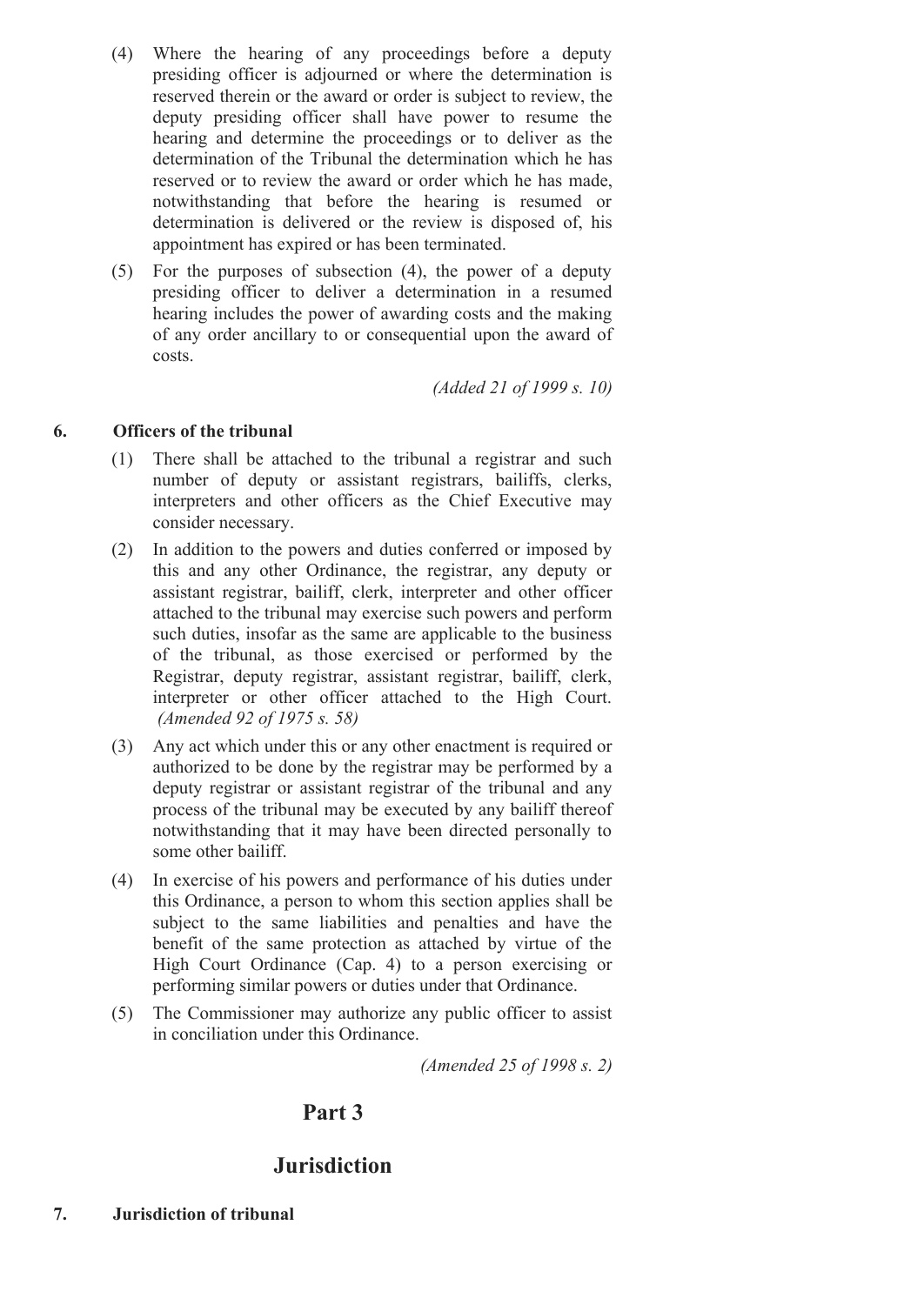- (1) The tribunal shall have jurisdiction to inquire into, hear and determine the claims specified in the Schedule.
- (2) Save as is provided in this Ordinance, no claim within the jurisdiction of the tribunal shall be actionable in any court in Hong Kong.
- (3) Subsection (2) shall not operate to prevent the transfer of any claim to the tribunal in accordance with any rules made undersection 73B of the District Court Ordinance (Cap. 336). *(Added 67 of 1995 s. 91)*
- (4) Subsection (2) shall not operate to prevent the transfer of any claim to the tribunal in accordance with any rules made undersection 73C of the District Court Ordinance (Cap. 336). *(Added 86 of 1995 s. 88)*
- (5) Subsection (2) shall not operate to prevent the transfer of any claim to the tribunal in accordance with any rules made undersection 73D of the District Court Ordinance (Cap. 336). *(Added 91 of 1997 s. 69)*
- (6) Subsection (2) shall not operate to prevent the transfer of any claim to the tribunal in accordance with any rules made undersection 73E of the District Court Ordinance (Cap. 336). *(Added 29 of 2008 s. 85)*

## **7A. Transitional provisions**

A claim specified in the Schedule to the Minor Employment Claims Adjudication Board Ordinance (Cap. 453) which is pending or being heard before the tribunal immediately before the commencement of that Ordinance shall continue in and be inquired into, heard and determined by the tribunal.

*(Added 61 of 1994 s. 46)*

## **8. Power to amend Schedule**

The Legislative Council may, by resolution, amend the Schedule.

## **8A. Bankruptcy petitions and petitions for winding up**

- (1) The tribunal shall not have jurisdiction to inquire into, hear or determine—
	- (a) any claim brought by way of a bankruptcy petition under the Bankruptcy Ordinance (Cap. 6) or by way of a petition for winding up under the Companies (Winding Up and Miscellaneous Provisions) Ordinance (Cap. 32); or *(Amended 28 of 2012 ss. 912 & 920)*
	- (b) any claim submitted to proof in a bankruptcy or winding up under those Ordinances.
- (2) An order of a court made on or after 1 March 1973 on a petition mentioned in subsection (1), and anything done under the order, including any decision on a claim submitted to proof, shall not be invalid by reason only that the claim upon which the petition was founded or the claim submitted to proof was within the jurisdiction of the tribunal.

*(Added 40 of 1981 s. 2)*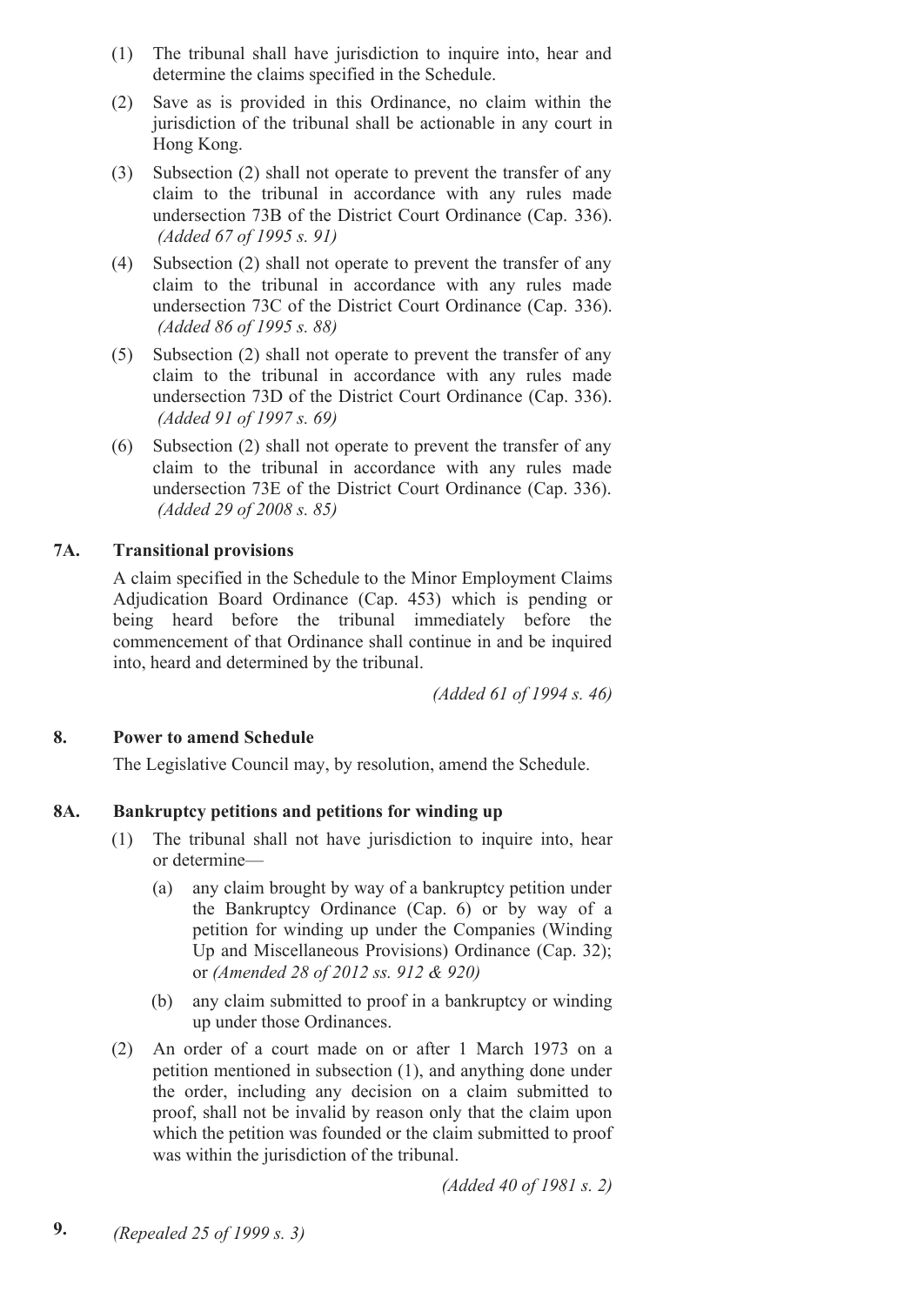## **10. Declining jurisdiction**

- (1) The tribunal may, at any stage of proceedings, if it is of the opinion that for any reason the claim should not be heard and determined by it, decline jurisdiction.
- (2) The tribunal may, when it declines jurisdiction under subsection (1), transfer the claim to the Court of First Instance, the District Court or the Small Claims Tribunal, in such manner as may be prescribed. *(Amended 25 of 1998 s. 2; 25 of 1999 s. 4)*
- (3) This section shall not apply to any claim transferred to the tribunal in accordance with any rules made under section 73Bof the District Court Ordinance (Cap. 336). *(Added 67 of 1995 s. 91)*
- (4) This section shall not apply to any claim transferred to the tribunal in accordance with any rules made under section 73Cof the District Court Ordinance (Cap. 336). *(Added 86 of 1995 s. 88)*
- (5) This section shall not apply to any claim transferred to the tribunal in accordance with any rules made under section 73Dof the District Court Ordinance (Cap. 336). *(Added 91 of 1997 s. 69)*
- (6) This section shall not apply to any claim transferred to the tribunal in accordance with any rules made under section 73Eof the District Court Ordinance (Cap. 336). *(Added 29 of 2008 s. 86)*

# **Part 4**

# **Commencement of Proceedings**

## **11. Filing claims**

- (1) A proceeding in the tribunal shall be commenced by filing a claim with the registrar.
- (2) Subject to subsection (3), a claim shall be in writing in the prescribed form, in either the English or Chinese language, and shall be signed by the claimant.
- (3) The registrar may permit a claim to be made orally and shall cause it to be reduced to writing, in the language in which it is made, and shall supply a copy thereof to the claimant.
- (4) Subject to subsection (5), a claim shall be signed by each claimant and person represented as being correct to the best of his knowledge and belief.
- (5) In any joint or representative claim—
	- (a) the registrar may permit the claim to be filed if it has not been signed by all the claimants or persons represented named therein on condition that all such claimants or persons will do so before the date of hearing; and
	- (b) the name of a claimant or person who has not so signed the claim before it is heard may, if the presiding officer so directs, be struck out of the claim and the amount of the claim reduced accordingly.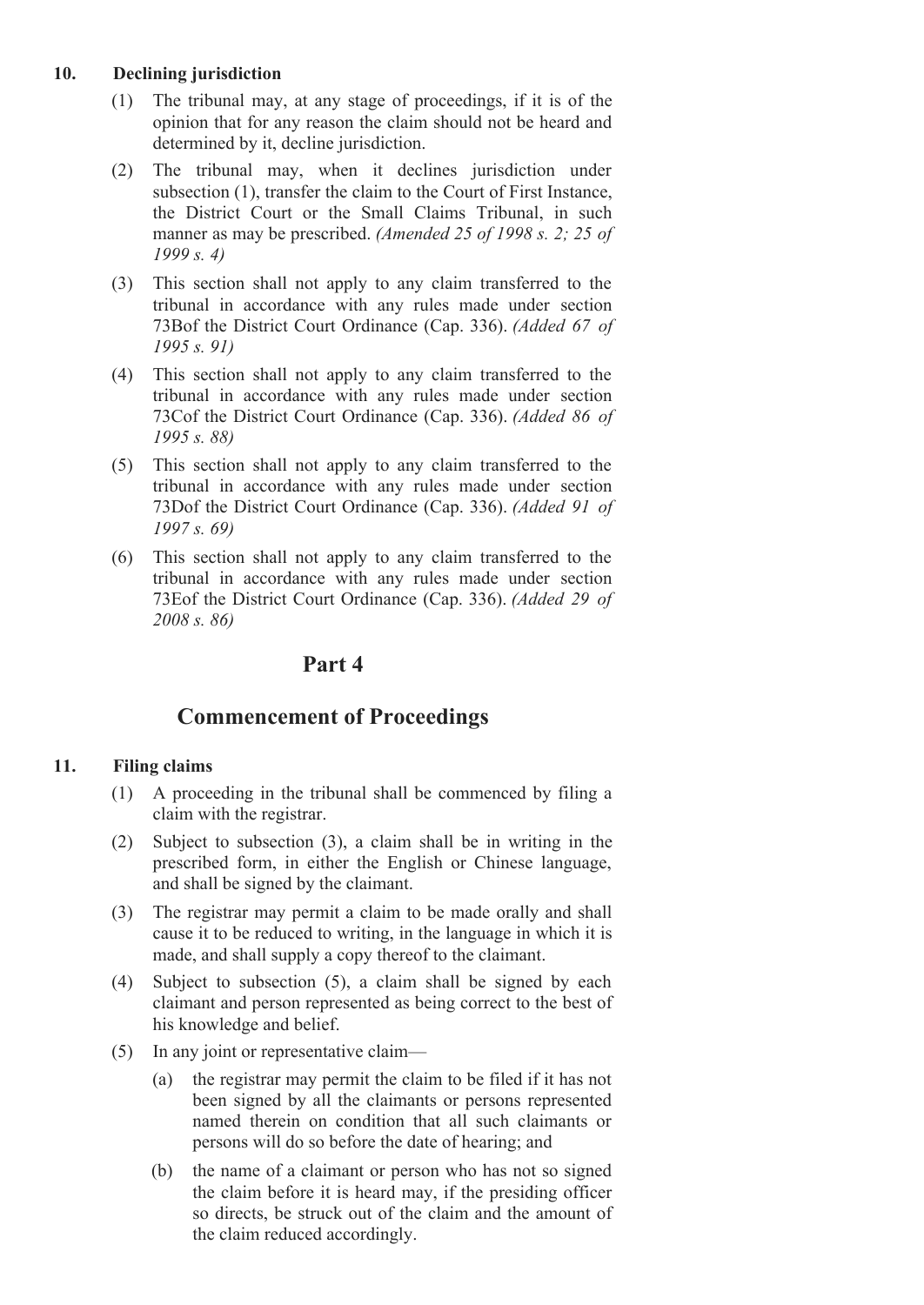## **12. Contents of claims**

A claim shall contain—

- (a) the name and address of each claimant, and, in the case of a representative claim, the name and address of each person represented;
- (b) the name and address of each defendant;
- (c) the sum of money (whether liquidated or unliquidated) claimed by each claimant or person represented; *(Amended 20 of 2014 s. 11)*
- (d) such particulars of the claim as shall be reasonably sufficient to inform the defendant of the grounds for the claim and of the manner in which the amount claimed by each claimant or person represented has been calculated.

## **13. Service of claim and notice of hearing**

- (1) The registrar shall, when a claim has been filed—
	- (a) fix a place and date for hearing of the claim which shall, unless the parties otherwise agree, be not earlier than 10 days nor later than 30 days from the filing of the claim; and
	- (b) cause a copy of the claim, together with a notice in the prescribed form of the date and place of hearing, to be served on every defendant to the claim in the manner prescribed under subsection (2).
- (2) Service of a copy of the claim and of a notice of hearing—
	- (a) shall be carried out by such person as may be appointed by the registrar for this purpose; and
	- (b) shall be effected—
		- (i) by delivering them personally to the defendant;
		- (ii) by leaving them with some person for him at his last known place of residence or at his place of business; *(Amended 25 of 1999 s. 5)*
		- (iia) by sending them by post addressed to him at his last known place of residence or at his place of business; or *(Added 25 of 1999 s. 5)*
		- (iii) in such other manner as may be directed by the registrar.
- (3) The registrar shall, if the presiding officer has specified a period under section 14(2)(b) or (c), and the registrar has been notified, fix a new date of hearing to take account of that period and notify the defendant of the new date of hearing in the manner prescribed by subsection (2).

## **14. Inquiries by tribunal officer**

(1) When a claim has been filed, the registrar shall forward a copy thereof to a tribunal officer, who shall prepare a summary of facts relating to the claim.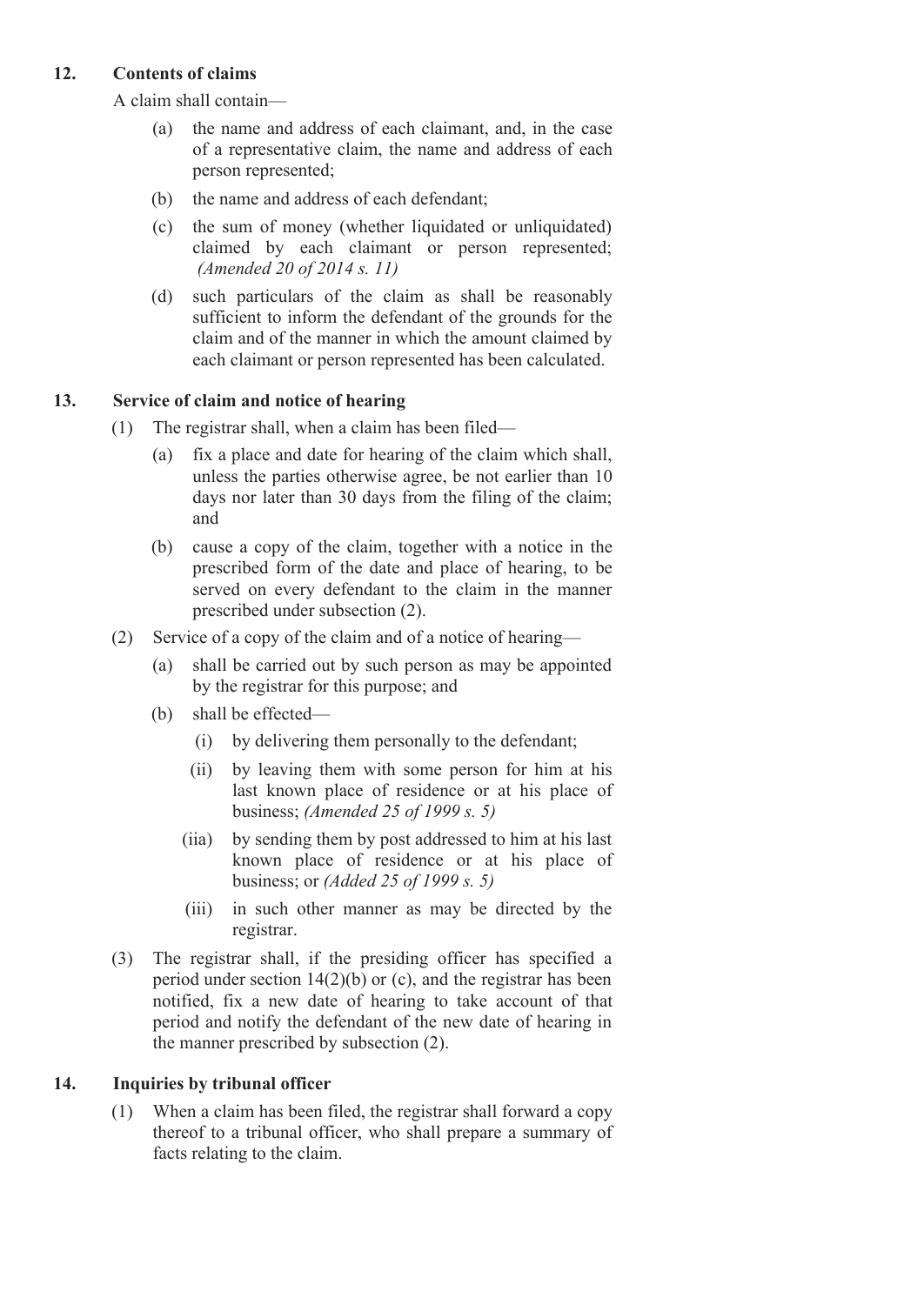- (2) The tribunal officer shall, if he is unable to complete the inquiries necessary for the preparation of the summary of facts relating to the claim within 10 days from the filing of the claim, forthwith so inform the presiding officer, who shall, subject to section 16, direct the tribunal officer to—
	- (a) cease to inquire further into the facts of the claim and prepare the summary of facts;
	- (b) complete the inquiries within such further period as may be specified by the presiding officer; or
	- (c) continue his inquiries and report thereon to the presiding officer within such period as may be specified by the presiding officer,

and shall notify the registrar of any period specified by him under paragraph (b) or (c).

- (3) A summary of facts prepared by a tribunal officer shall, in addition to any other information which he considers will be of assistance to the tribunal, set out such facts as appear to him to be agreed by all or any of the parties and such facts as appear to him to be in dispute between any of the parties.
- (4) For the purpose of preparing a summary of facts, a tribunal officer shall have power to—
	- (a) interview at any reasonable time any person, including a party, and record a statement from him;
	- (b) enter and inspect at any reasonable time any premises in which a party is or has been employed and to examine any part of the premises and any machinery, fittings or equipment therein; and
	- (c) require any person to produce at any reasonable time any records, books of account or other documents which the tribunal officer may reasonably consider to be relevant to the claim, and to examine and make copies of such records, books of account or other documents.
- (5) A person who is interviewed by a tribunal officer shall not be compelled to make a statement or to answer any question put to him but the tribunal officer shall record in his summary of facts if any person has refused to be interviewed or to answer any question put to him.
- (6) A person who makes a statement to a tribunal officer shall be entitled to read such statement or, if he is illiterate or if the statement is written in a language which he does not understand, to have the statement read out to him in a language which he does understand and to correct any errors therein.
- (7) A statement made to a tribunal officer may be admitted as evidence of all matters therein if it is produced before the tribunal by the tribunal officer who recorded it and contains a statement by him that subsection (6) was complied with at the time when the statement was recorded.

## **15. Conciliation certificate to be filed**

(1) The tribunal shall not hear a claim until a certificate in the prescribed form signed by a tribunal officer or an authorized officer is filed or produced to the effect that—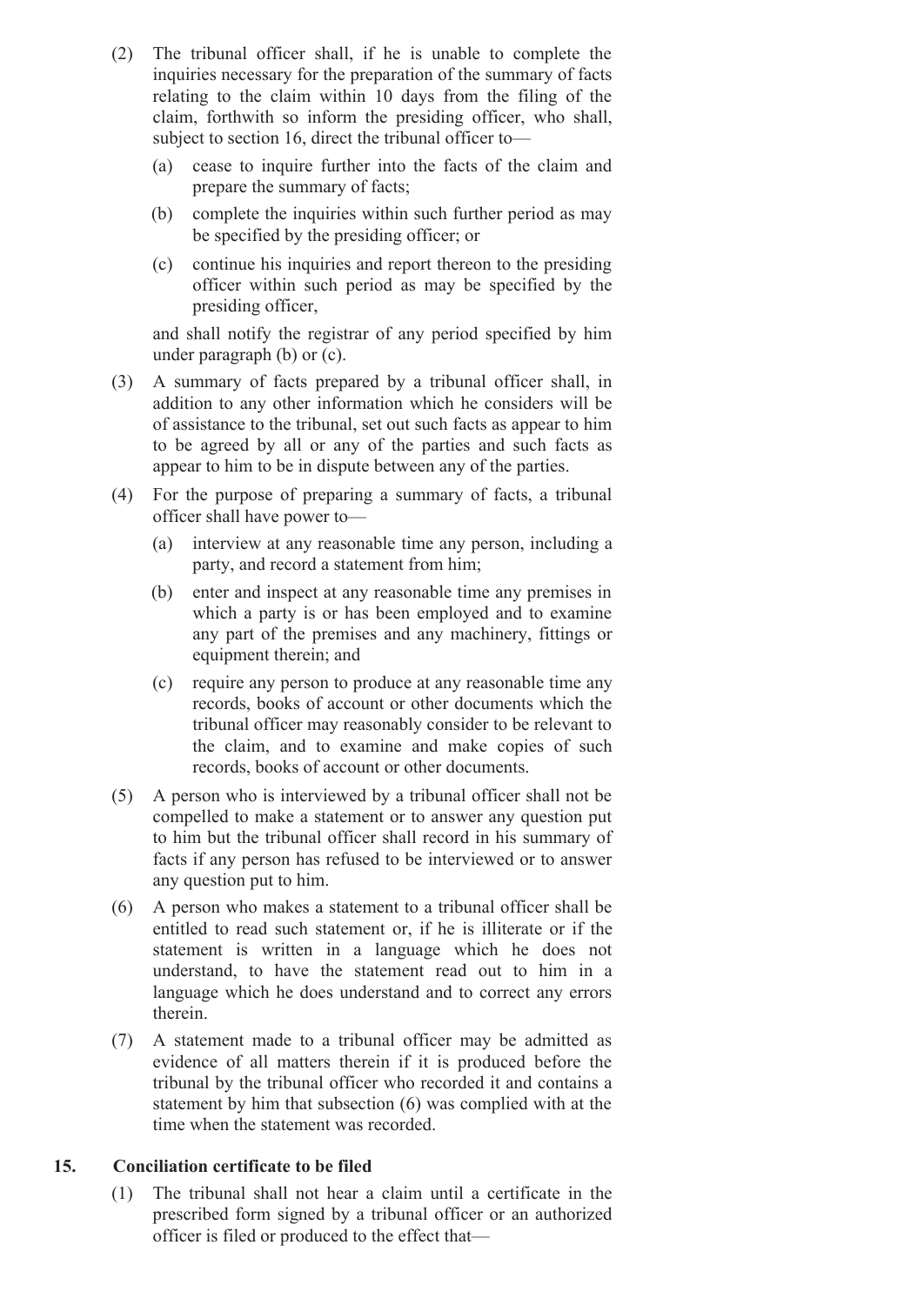- (a) one or more of the parties has refused to take part in conciliation;
- (b) conciliation has been attempted but no settlement has been reached;
- (c) conciliation is unlikely to result in a settlement being reached; or
- (d) conciliation may prejudice the interests of a party.
- (2) A certificate under subsection (1) shall be filed with or produced to the tribunal not later than 24 hours before the date fixed for the hearing of the claim.
- (3) During the hearing of a claim the tribunal may, subject tosection 16, adjourn the claim and notify the Commissioner in the prescribed form of the adjournment and the reason thereforif— *(Amended L.N. 377 of 1980; 20 of 2014 s. 12)*
	- (a) the tribunal is of the opinion that there is a reasonable likelihood of a settlement of the claim; and
	- (b) all parties to the claim have agreed to an adjournment for the purpose of conciliation.
- (4) The Commissioner may, when he has been notified of an adjournment pursuant to subsection (3), hold conciliation between such of the parties to the claim as are willing to take part.
- (5) The Commissioner may, if after such conciliation the parties reach a settlement of the claim or if he is of the opinion that there is no reasonable likelihood of such a settlement, so advise the tribunal in the prescribed form.
- (6) The Commissioner shall, unless he has earlier advised the tribunal under subsection (5), advise the tribunal as to what, if any, progress has been made in the conciliation not less than 24 hours before the date to which the claim has been adjourned.
- (7) If a settlement of a claim is reached, whether as a result of conciliation or not, the terms of the settlement shall be reduced to writing in the prescribed form and signed by the parties to the settlement.
- (8) A settlement, which has been reduced to writing and signed by the parties thereto, shall be filed in the tribunal.
- (9) A settlement filed under subsection (8) shall be treated for all purposes as if it were an award of the tribunal.

### **15A. Claims, etc. transferred from the Minor Employment Claims Adjudication Board, etc.**

- (1) Where a claim is transferred to the tribunal under section 8(3)of the Minor Employment Claims Adjudication Board Ordinance (Cap. 453) or under section 7 of the Small Claims Tribunal Ordinance (Cap. 338)— *(Amended 28 of 1999 s. 18)*
	- (a) the claim shall upon such transfer be regarded for all purposes as a claim brought under this Ordinance;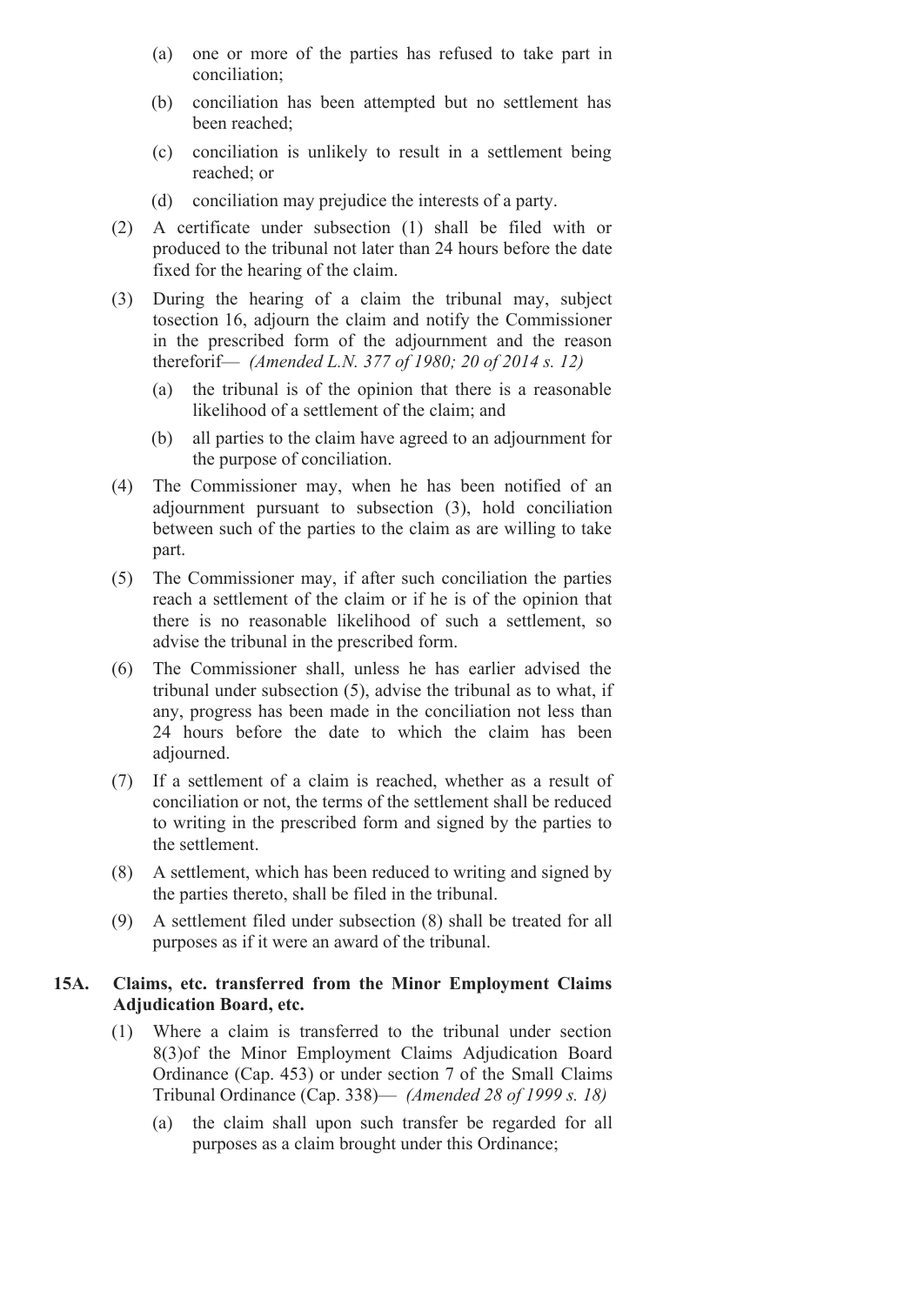- (b) all requirements under this Ordinance that would have to be fulfilled in relation to the claim before it could be inquired into, heard and determined by the tribunal if it were a claim brought under this Ordinance shall upon such transfer be deemed to have been fulfilled in relation to the claim.
- $(2)$  Where a counterclaim or set-off and counterclaim is transferred to the tribunal under section 10 of the Small Claims Tribunal Ordinance (Cap. 338)—
	- (a) the counterclaim or set-off and counterclaim shall upon such transfer be regarded for all purposes as—
		- (i) a claim or counterclaim; or
		- (ii) a claim or set-off and counterclaim,

as the case requires, brought under this Ordinance;

- (b) all requirements under this Ordinance that would have to be fulfilled in relation to the counterclaim or set-off and counterclaim before it could be inquired into, heard and determined by the tribunal if it were—
	- (i) a claim or counterclaim; or
	- (ii) a claim or set-off and counterclaim,

as the case requires, brought under this Ordinance shall, upon such transfer, be deemed to have been fulfilled in relation to the counterclaim or set-off and counterclaim. *(Added 28 of 1999 s. 18)*

*(Added 61 of 1994 s. 47 )*

# **Part 5**

# **Practice and Procedure**

## **16. Presiding officers etc. to prevent delay to the prejudice of claimant**

Every presiding officer, registrar, deputy or assistant registrar, tribunal officer and authorized officer shall ensure that there is no avoidable delay in the determination of a claim and shall have regard to any proceedings in any other court which may result in judgments to the prejudice of the claimant.

## **17. Place of hearing**

A presiding officer shall sit for the disposal of the business of the tribunal at such places and times as, having regard to the convenience of the parties and witnesses, he may think fit.

## **18. Hearing to be in public unless otherwise ordered**

The hearing of a claim shall be conducted in public unless the presiding officer considers that in the interests of justice the hearing or any part thereof should be in private, in which case he shall order accordingly.

## **19. Keeping of summary of evidence, etc.**

The presiding officer shall keep or cause to be kept a summary,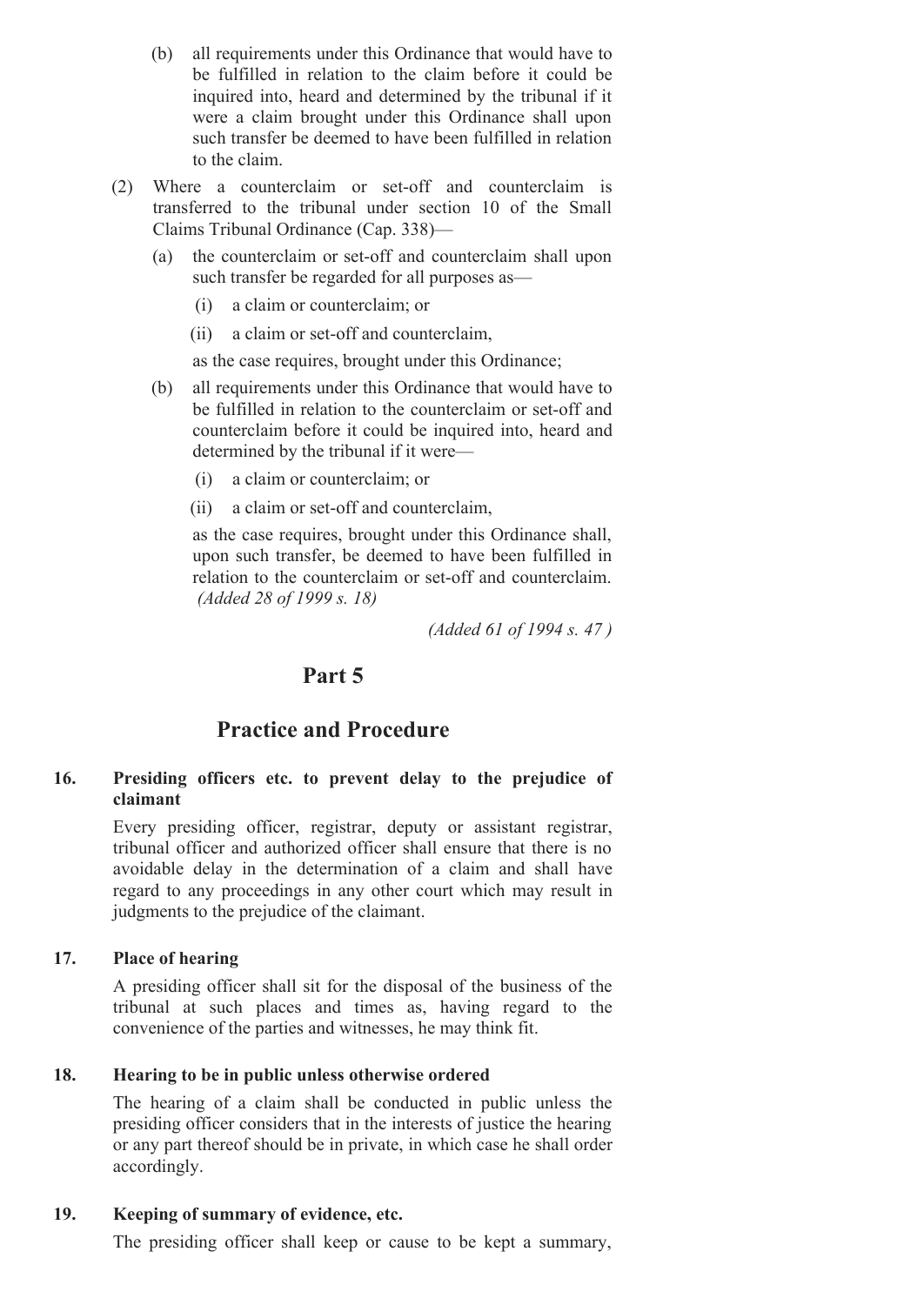whether by means of shorthand notes or mechanical, electronic or optical means or otherwise, of the evidence, submissions or statements made or given and of any point of law raised at the hearing and of his decision on such point of law.

*(Amended 18 of 1974 s. 7; 25 of 1999 s. 6)*

#### **20. Hearing to be informal**

- (1) The hearing of a claim shall be conducted in an informal manner.
- (2) The presiding officer may subpoena witnesses, order the production of any document, record, book of account or other exhibit and put to a party or witness such questions as he may think fit.
- (3) The presiding officer shall investigate any matter which he may consider relevant to the claim, whether or not it has been raised by a party.

#### **20A. Failure of claimant to appear at hearing**

- (1) If, upon the hearing of a claim, the claimant does not appear, the tribunal may strike out the claim, without prejudice, however, to the restoration thereof by the tribunal, on the application of the claimant, on such terms as it thinks just.
- (2) An application under subsection (1) shall be made within 7 days after the hearing or such further period as the tribunal may allow.

*(Added 14 of 1984 s. 2)*

#### **21. Hearing of claim in absence of defendant**

If a defendant who has been duly served with a copy of the claim and a notice of hearing fails to appear at the hearing, by himself or by a person authorized by the tribunal to appear on his behalf, the tribunal may, if it is of the opinion that the facts relating to the claim are sufficiently established, hear and determine the claim and make such award or order as it may think fit, notwithstanding the absence of the defendant.

#### **21A. Setting aside award or order made in absence of defendant**

- (1) Any award or order made by the tribunal under section 21 in the absence of a defendant at a hearing may be set aside by the tribunal, on the application of the defendant, on such terms as it thinks just.
- (2) An application under subsection (1) shall be made within 7 days after the hearing or such further period as the tribunal may allow.

*(Added 14 of 1984 s. 3)*

#### **22. Decision to be announced at conclusion of hearing if possible**

(1) The presiding officer shall deliver his determination of a claim and make such award or order thereon as he may think fit as soon as possible after the conclusion of the hearing of the claim.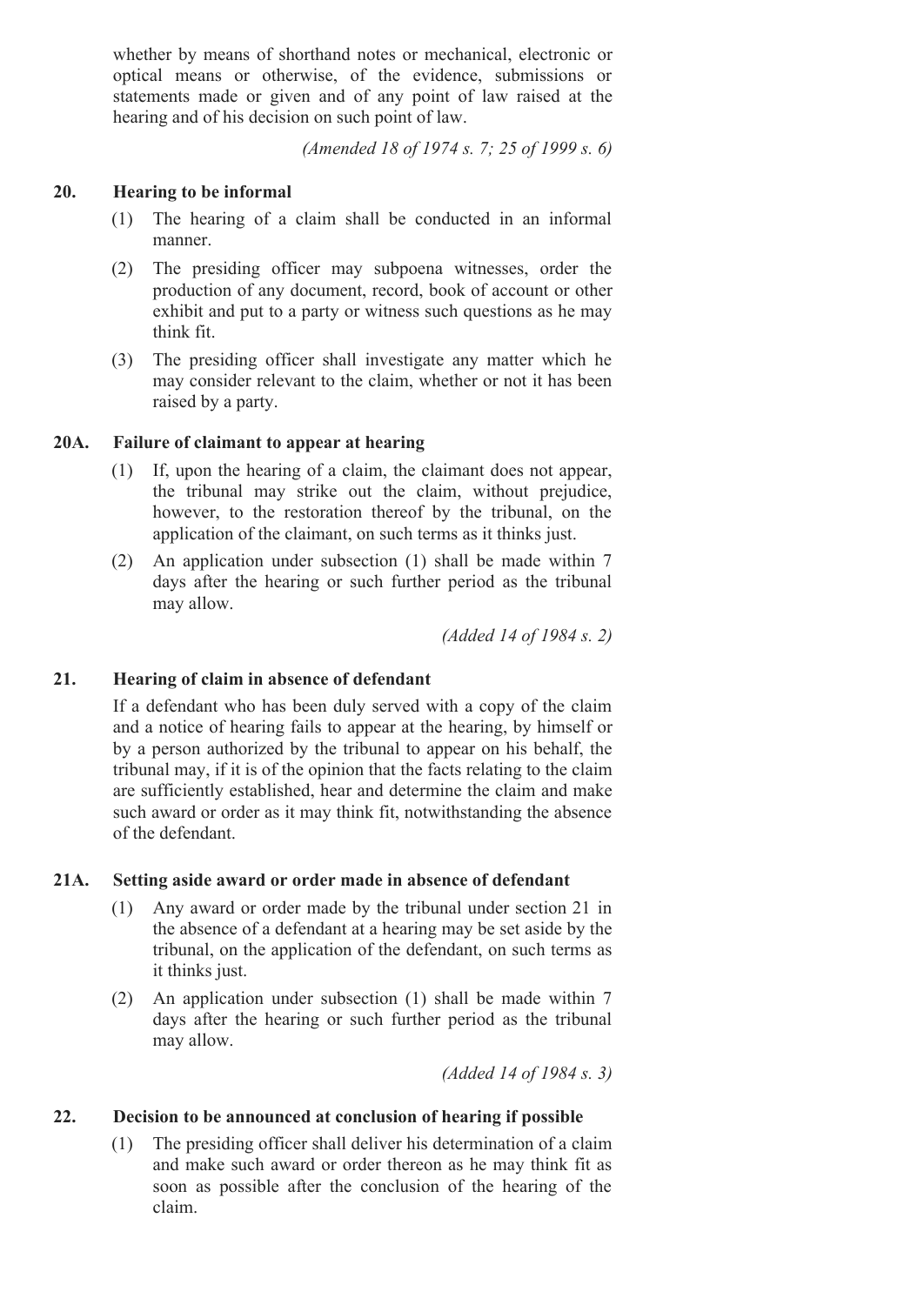- (2) The reasons for an award or order may be given orally or in writing as the presiding officer may think fit.
- (3) A presiding officer shall, when he has made an award or order orally, reduce it to writing as soon as possible, and in any case not later than 14 days after the date of the award or order.
- (4) Every written award or order shall be served by the registrar on the parties, and it shall not be necessary for the party in whose favour an award or order has been made to prove that it reached the party to be served. *(Replaced 25 of 1976 s. 2)*
- (5) Service of a written award or order under subsection (4) shall be effected—
	- (a) by delivering it personally to the party to be served;
	- (b) by leaving it with some person for him at his last known place of residence or at his place of business; *(Amended 25 of 1999 s. 7)*
	- (ba) by sending it by post addressed to him at his last known place of residence or at his place of business; or *(Added 25 of 1999 s. 7)*
		- (c) in such other manner as the registrar thinks fit. *(Added 25 of 1976 s. 2)*

## **23. Right of audience**

- (1) The following persons shall have a right of audience before the tribunal—
	- (a) a claimant or defendant;
	- (b) a tribunal officer;
	- (c) an authorized officer;
	- (d) an officer or servant of an unincorporated or incorporated company or a member of a partnership, if the company or partnership is a party; *(Amended 14 of 2003 s. 11)*
	- \*(e) with the leave of the tribunal, an office bearer of a registered trade union or of an association of employers who is authorized in writing by a claimant or defendant to appear as his representative; and *(Amended 101 of 1997 s. 24; 135 of 1997 s. 14; 14 of 2003 s. 11)*
	- (f) a public officer, not being a barrister or solicitor, who appears on behalf of the Secretary for Justice, if the Secretary for Justice is a claimant or a defendant. *(Added14 of 2003 s. 11)*
- (2) A barrister or solicitor shall have a right of audience before the tribunal only if he is—
	- (a) acting on his own behalf as a claimant or a defendant; or
	- (b) appearing before the tribunal on behalf of an offender for the purpose of section 42. *(Replaced 25 of 1999 s. 8)*

#### Editorial Note:

\* As to the suspension of operation of 101 of 1997, please see s. 4(1) and (2) of Cap. 538. On 31 October 1997, that s. 4(1) and (2), to the extent that it was in effect immediately before 31 October 1997, ceased to have effect. Please see s. 14(2) of 135 of 1997.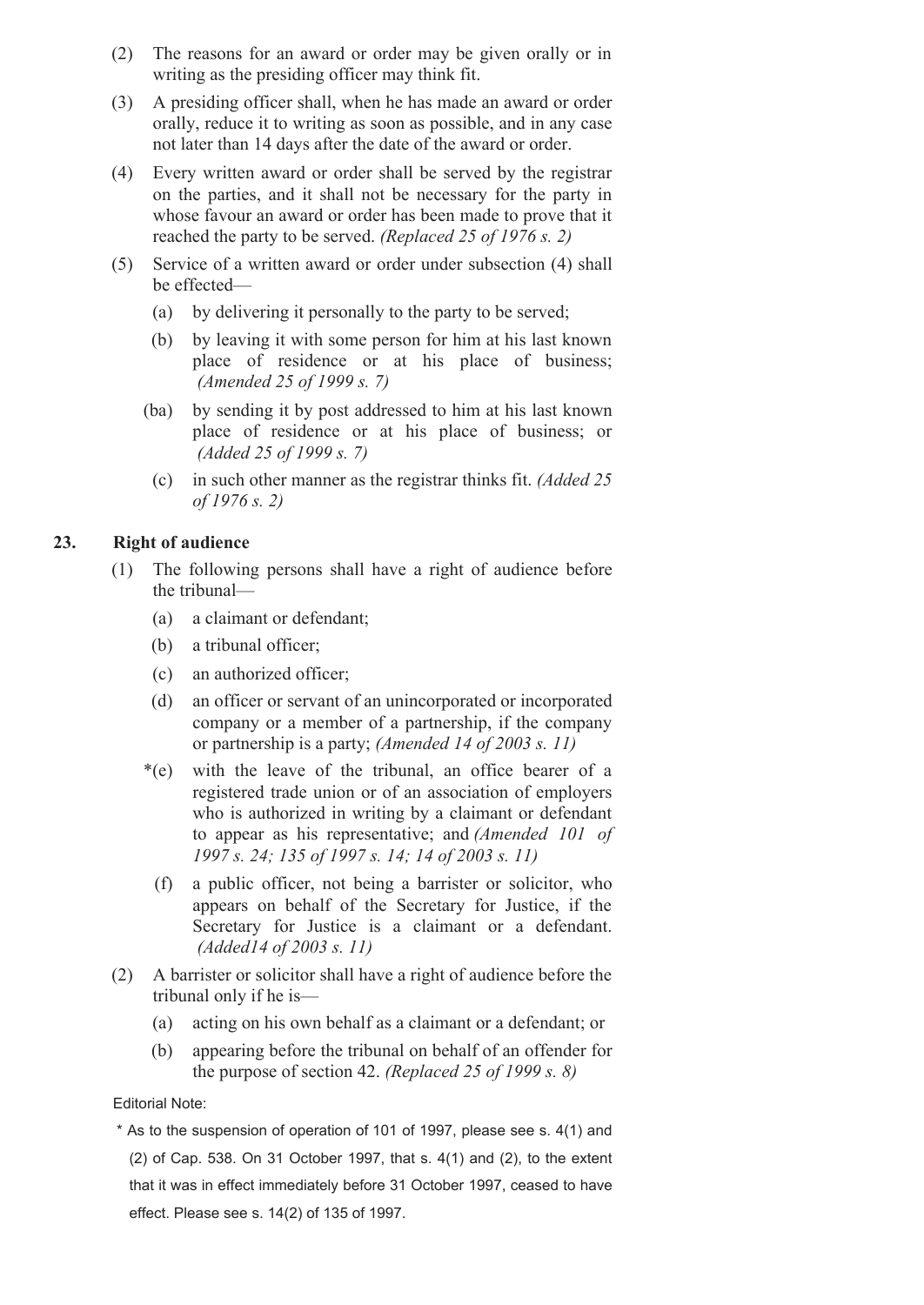## **24. Claims may be joined**

—

- (1) If 2 or more claims are filed and it appears to the tribunal that
	- (a) a common question of law or fact arises in both or all of them;
	- (b) the claims arise out of the same cause of action; or
	- (c) it would be in the interests of justice,

the tribunal may order that such claims be joined.

(2) The power conferred by this section may be exercised notwithstanding that an inquiry into or hearing of one or more of the claims has been commenced.

### **25. Representative claims**

- (1) Subject to subsection (2), if 2 or more persons have claims against the same defendant, such claims may be brought in the name of one of such persons as the representative of some or all of them.
- (2) The tribunal may, if at any stage of the proceedings, it considers that the bringing of a representative claim may prejudice the defendant, order that the claims of all or any of the persons represented shall be inquired into separately.
- (3) Each person represented in a representative claim shall be deemed to have authorized the representative on his behalf to —
	- (a) call and give evidence and make submissions to the tribunal on any matter arising during the inquiry into the claim;
	- (b) file affidavits, statements or other documents;
	- (c) agree to a summary of facts prepared by a tribunal officer;
	- (d) agree to an adjournment or change of venue;
	- (e) agree to the holding of and to take part in conciliation;
	- (f) agree to a settlement of the claim on such terms as he may think fit;
	- (g) *(Repealed 25 of 1999 s. 9)*
	- (h) amend the claim in respect of all or any of the individual claims or to abandon the claim; and
	- (i) act generally in as full and free a manner as such claimant could act himself.
- (4) The authority deemed to be given to a representative by subsection (3) shall not be withdrawn save by leave of the tribunal.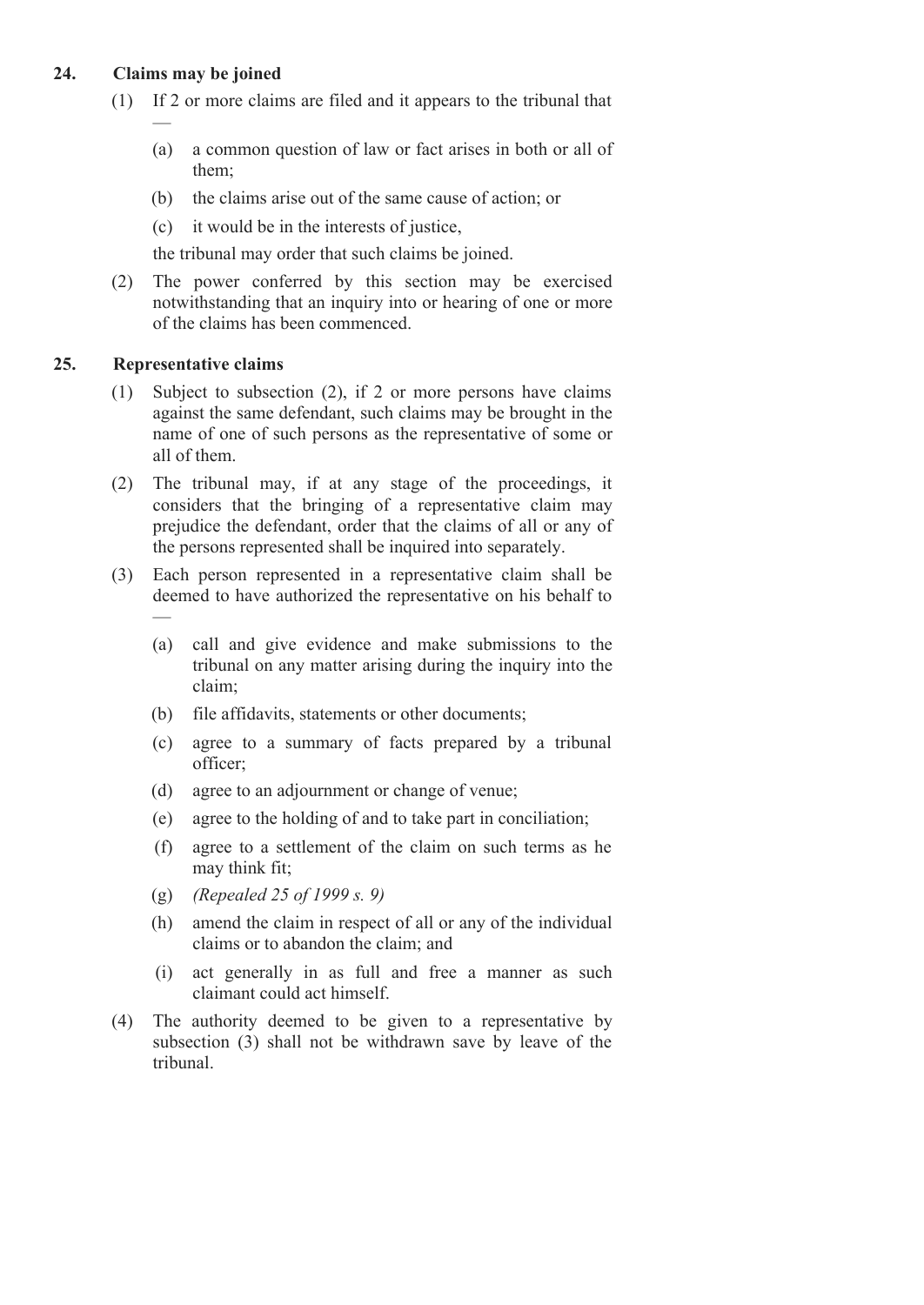- (5) In making an award in respect of a representative claim the tribunal may allocate such part of the award to each person represented as it thinks fit and the amount so allocated shall, for the purposes of section 38 of the Bankruptcy Ordinance (Cap. 6) and section 265 of the Companies (Winding Up and Miscellaneous Provisions) Ordinance (Cap. 32) (which provide for prior payment in bankruptcy and winding-up of certain debts), be considered as a separate award. *(Amended 28 of 2012 ss. 912 & 920)*
- (6) The tribunal may, at any time before making an award, grant leave to any person to join as a person represented in a claim on such terms as it may think fit.
- (7) The tribunal may cause public notice to be given, in such manner as it may think fit, of the particulars of a representative claim which has been filed and of the date and place which have been fixed for the hearing of the claim.

## **26. Joint defendants**

- (1) If 2 or more persons are defendants to a claim, as partners or otherwise, it shall be sufficient to serve any of them with process and an award may be obtained and execution issued against any person so served notwithstanding that any other persons jointly liable may not have been served or been a party or may not be within the jurisdiction of the tribunal.
- (2) If an award is made against a person in accordance with subsection (1) and is satisfied by that person, he shall be entitled to recover in the tribunal contribution from any other person jointly liable with him.
- (3) An award obtained against a person in respect of his liability jointly with any other person shall not release such other person from liability under the award.
- (4) A person who is sued in respect of his liability jointly with any other person may set up any defence or counterclaim which he would have been entitled to set up if all the persons liable had been made defendants.
- (5) If 2 or more persons are joined as defendants, the claimant may obtain an award against any one or more of the defendants and may enforce the award without prejudice to his right to proceed with the action against any other defendant.

## **27. Evidence**

- (1) The tribunal may at any time during the hearing of a claim allow a witness or a party to give evidence on oath or unsworn.
- (2) The rules of evidence shall not apply to proceedings in the tribunal, which may receive any evidence which it considers relevant.

#### **28. Costs**

- (1) Subject to subsection (2), the tribunal may award to a party costs and expenses, which may include—
	- (a) any reasonable expenses necessarily incurred and any loss of salary or wages suffered by that party; and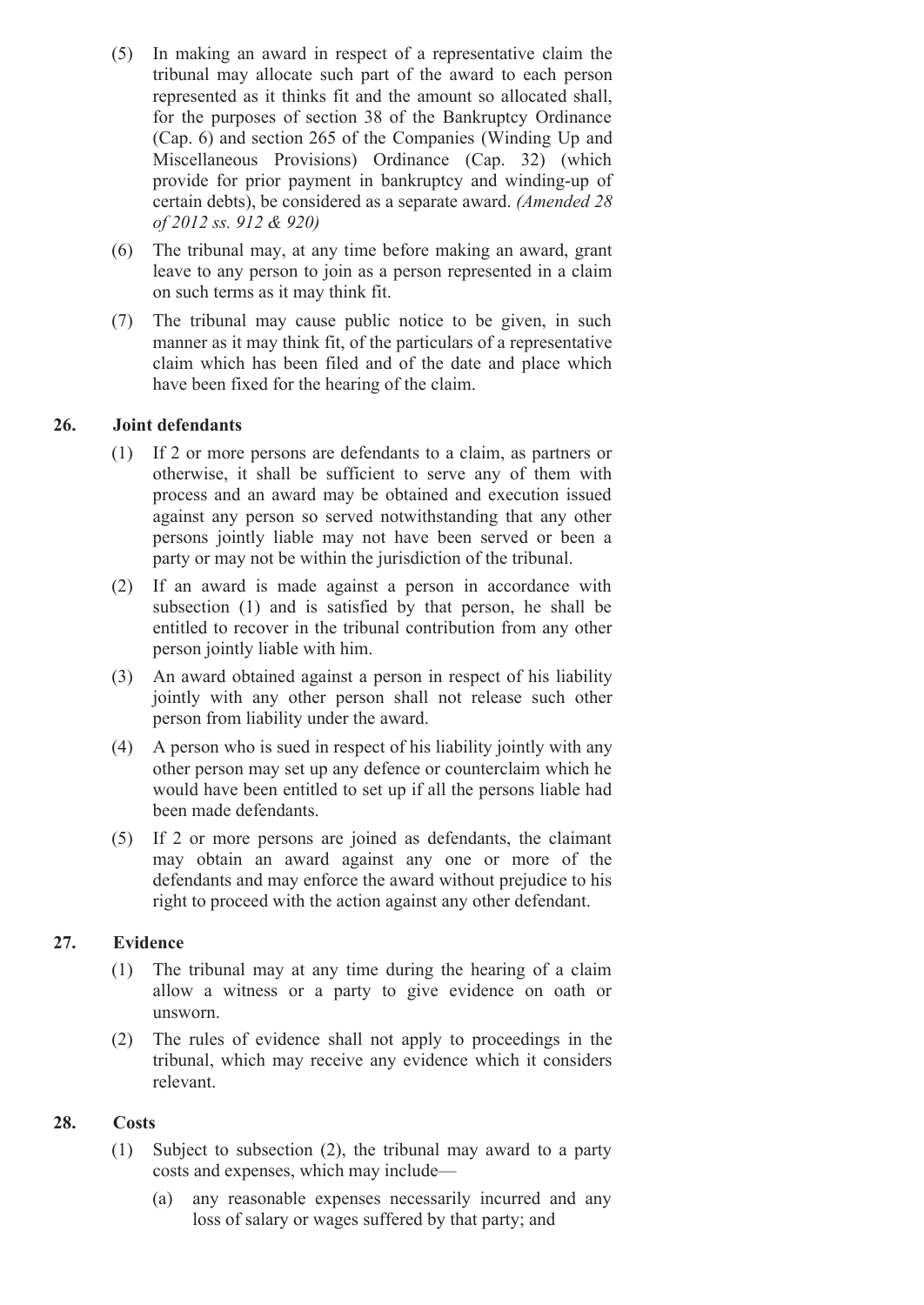(b) any reasonable sum paid to a witness for the expenses necessarily incurred and any loss of salary or wages suffered by him,

in attending a hearing of the tribunal or in being interviewed by a tribunal officer.

- (2) In making an award of costs under this section, the tribunal shall include a direction as to the amount to be paid by each party who is so liable to pay costs.
- (3) An award of costs shall be enforceable in the same way as any other award made by the tribunal.

#### **29. Frivolous or vexatious claims**

The tribunal may at any time dismiss a claim which it considers to be frivolous or vexatious on such terms as to payment of costs as it may think fit.

## **29A. Adjournment**

- (1) The tribunal may at any time, either of its own motion or on the application of any party, adjourn the hearing of a claim on such terms as it thinks fit.
- (2) If any party fails to comply with the requirements of any term that may have been imposed on him under subsection (1), the tribunal may dismiss the claim, stay the proceedings or enter judgment against him as the tribunal may think appropriate.

*(Added 25 of 1999 s. 10)*

## **30. Security for awards and orders**

- (1) The tribunal may order a party to give security for the payment of an award or order that has been or may be made if the tribunal considers it just and expedient to do so.
- (2) The tribunal may make the order either of its own motion or on the application of a party.
- (3) The order may require security to be given—
	- (a) by payment into the tribunal a sum of money that the tribunal considers sufficient; or
	- (b) in any other form and manner that the tribunal considers appropriate.
- (4) Without limiting subsection (1), the tribunal may make an order under that subsection against a party if—
	- (a) the tribunal is satisfied that there is a real risk that the payment of an award or order that has been or may be made will be obstructed or delayed because—
		- (i) the party has disposed of, removed from Hong Kong or lost control of assets belonging to the party;
		- (ii) the party is about to dispose of, remove from Hong Kong or lose control of assets belonging to the party; or
		- (iii) there is a real risk of the party disposing of, removing from Hong Kong or losing control of assets belonging to the party;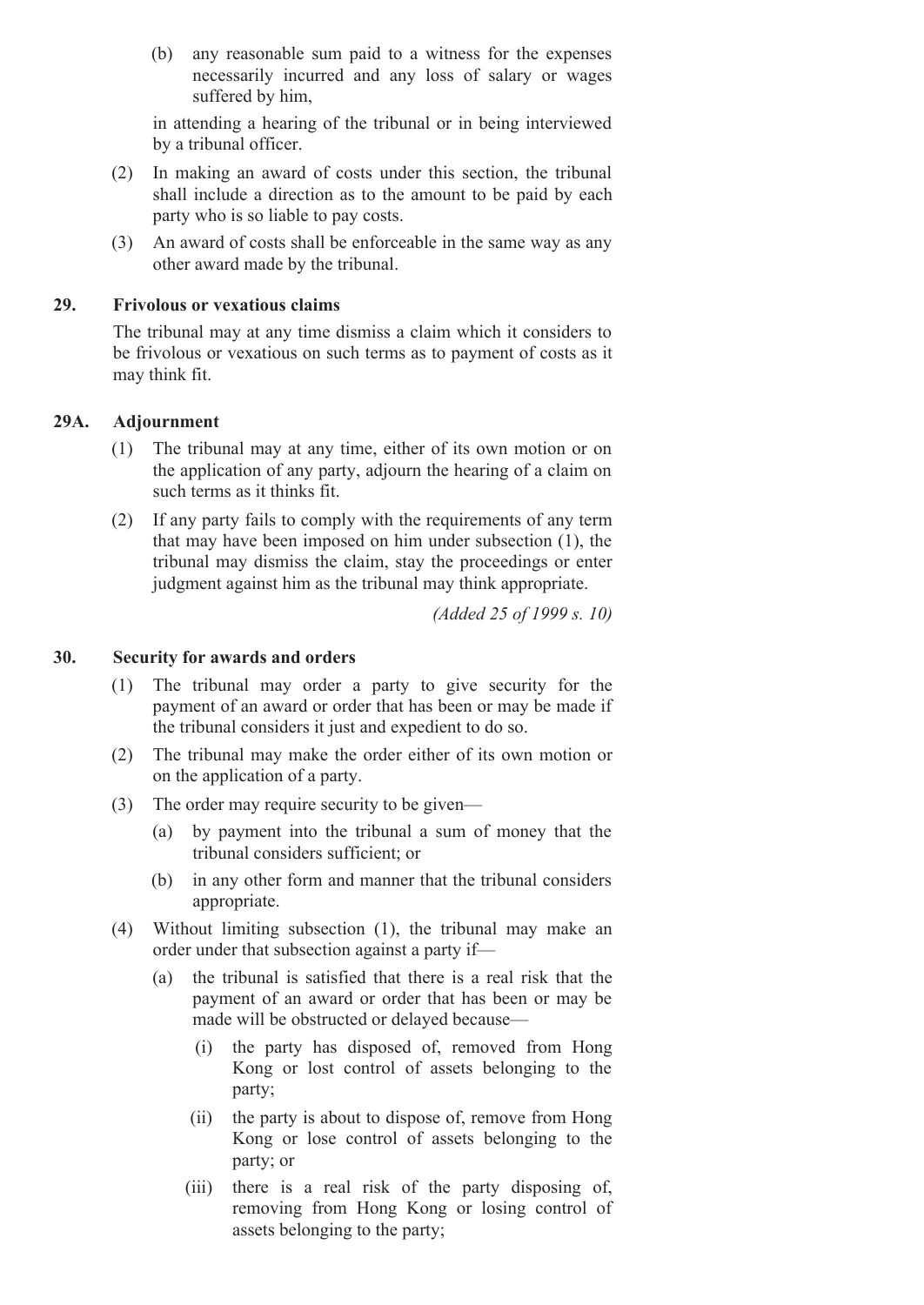- (b) the tribunal is satisfied that—
	- (i) the party has conducted the proceedings in a manner that delays the determination of the case; or
	- (ii) the party's conduct otherwise constitutes an abuse of the process; or
- (c) the tribunal is satisfied that the party has, without reasonable excuse, failed to comply with any award, order or direction.
- (5) If a party fails to comply with an order under subsection (1), the tribunal may—
	- (a) dismiss the party's claim;
	- (b) stay the proceedings; or
	- (c) enter judgment on the claim against the party.
- (6) On a party's failure to comply with an order under subsection (1), the tribunal may exercise the powers referred to in subsection (5) without further hearing or considering the party's case if the order expressly indicates the tribunal's intention to do so on such non-compliance without further hearing or consideration.

*(Replaced 20 of 2014 s. 13)*

## **Part 6**

## **Review and Appeal**

#### **31. Review of awards and orders**

- (1) Except where a party has filed an application for leave to appeal and does not agree to withdraw the application, a presiding officer may, within 14 days from the date of an award or order given or made by him, review the award or order and on such review may re-open and re-hear the claim wholly or in part and may call or hear fresh evidence and may confirm, vary or reverse his previous award or order. *(Amended 29 of 1974 s. 2)*
- (2) The power conferred by subsection (1) may be exercised—
	- (a) by a presiding officer of his own motion, on notice in the prescribed form to all parties;
	- (b) on the application of a party within 7 days, on notice in the prescribed form to all other parties.
- (3) The exercise of the power conferred by subsection (1) shall not operate as a bar to appeal by a party against the award or order or thereafter against the determination of the review.
- (4) After a party has applied for a review of an award or order, the presiding officer may order the applicant to give security for the payment of any award or order that has been or may be made if the presiding officer considers it just and expedient to do so. *(Replaced 20 of 2014 s. 14)*
- (4A) The presiding officer may make the order either of the presiding officer's own motion or on the application of a party. *(Added 20 of 2014 s. 14)*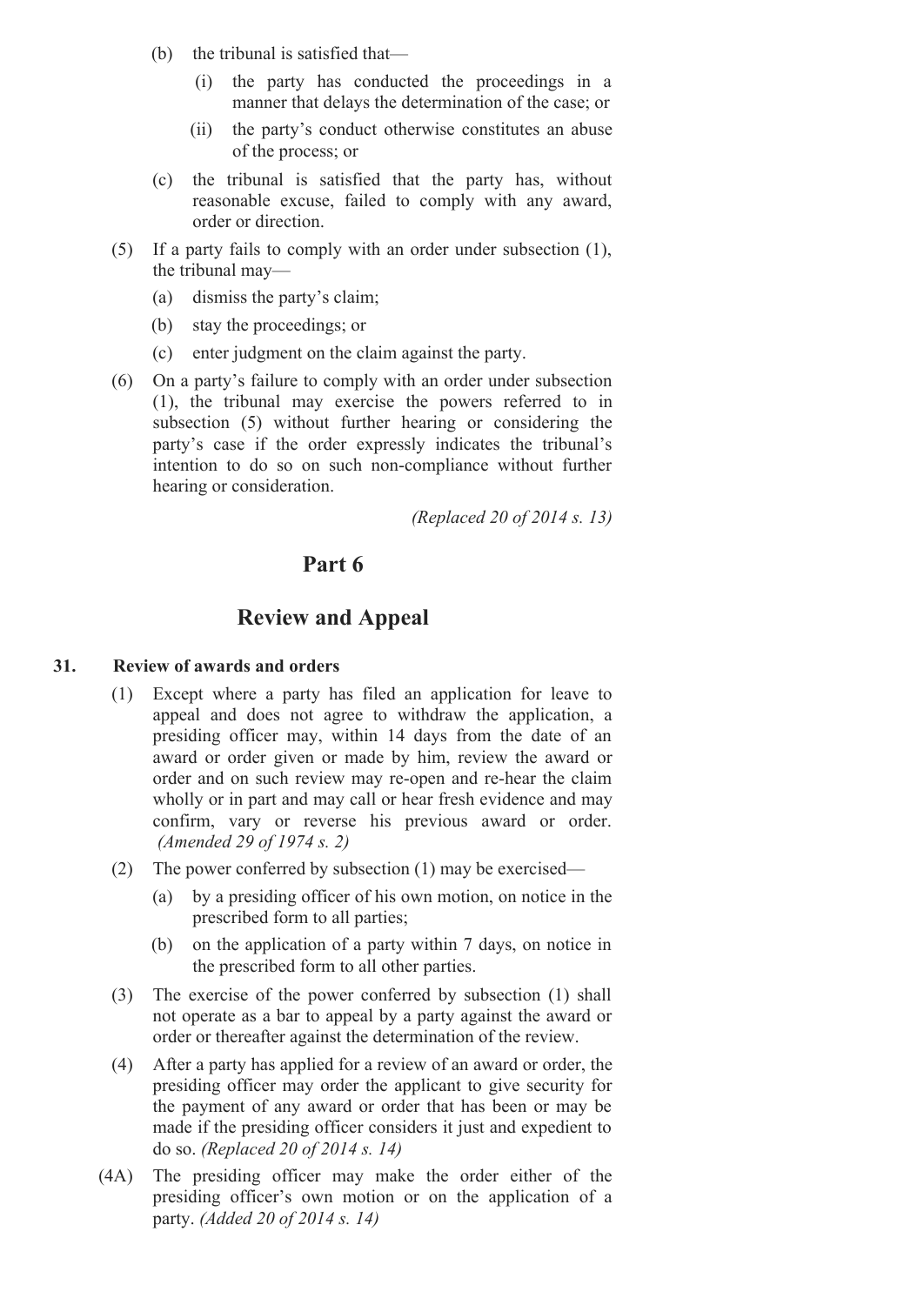- (4B) The order may require security to be given—
	- (a) by payment into the tribunal a sum of money that the presiding officer considers sufficient; or
	- (b) in any other form and manner that the presiding officer considers appropriate. *(Added 20 of 2014 s. 14)*
- (4C) Without limiting subsection (4), the presiding officer may exercise the power under that subsection if the presiding officer is satisfied that—
	- (a) the application for a review of an award or order—
		- (i) is devoid of merit; or
		- (ii) is made to delay the process; or
	- (b) assets that may be available to satisfy an award or order may be disposed of to the prejudice of any party. *(Added 20 of 2014 s. 14)*
- (4D) If a party fails to comply with an order under subsection (4), the presiding officer may dismiss the application for review. *(Added 20 of 2014 s. 14)*
- (4E) On a party's failure to comply with an order under subsection (4), the presiding officer may dismiss the application for review under subsection (4D) without further hearing or considering the party's case if the order expressly indicates the presiding officer's intention to do so on such non-compliance without further hearing or consideration. *(Added 20 of 2014 s. 14)*
	- (5) A presiding officer may transfer the hearing and consideration of a review to another presiding officer who shall have all the powers and functions which he would have if he had originally heard the claim and had prepared the record of proceedings.

#### **32. Leave to appeal on point of law**

- (1) If any party is dissatisfied with an award, order or determination by the tribunal on the grounds that the award, order or determination is—
	- (a) erroneous in point of law; or
	- (b) outside the jurisdiction of the tribunal,

such party may, within 7 days after the date on which the award, order or determination was served on him, or within such extended time as may be allowed by the Registrar of the High Court on good cause, apply to the Court of First Instance for leave to appeal and the Court of First Instance may grant such leave. *(Amended 71 of 1982 s. 2)*

- (2) An application for leave to appeal under this section shall be—
	- (a) in the prescribed form which shall set out the grounds of appeal and the reasons in support of such grounds; and
	- (b) lodged with the Registrar of the High Court.
- (3) A refusal by the Court of First Instance to grant leave to appeal shall be final.

*(Replaced 29 of 1974 s. 3. Amended 79 of 1981 s. 9; 25 of 1998 s.*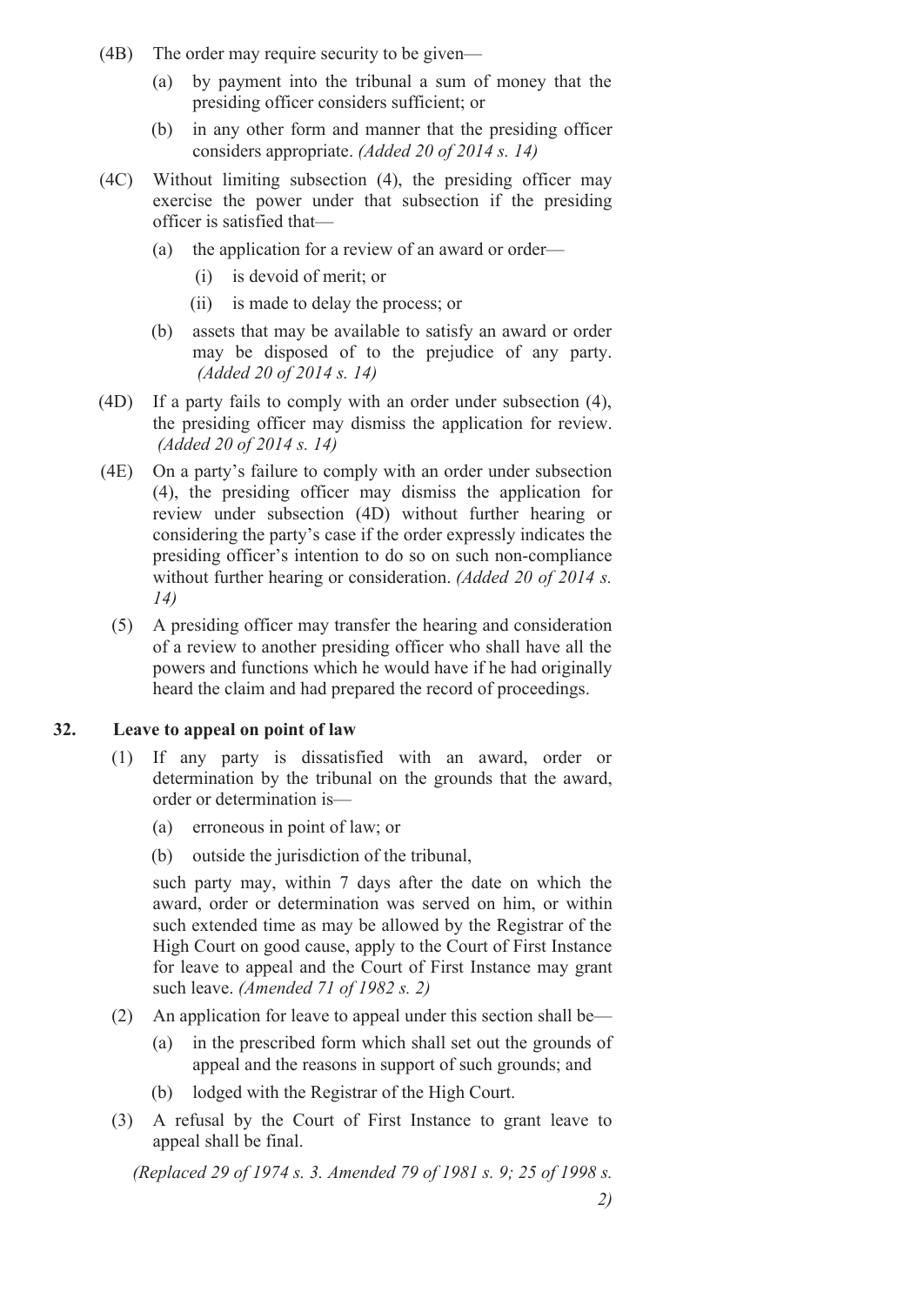- **33.** *(Repealed 25 of 1976 s. 4)*
- **34.** *(Repealed 79 of 1981 s. 9)*

## **35. Powers of Court of First Instance on appeal**

- (1) On an appeal for which it has granted leave under section 32, the Court of First Instance may—
	- (a) allow the appeal;
	- (b) dismiss the appeal; or
	- (c) remit the matter to the tribunal with such directions as it thinks fit, which may include a direction to the tribunal for a new hearing.
- (2) On an appeal for which it has granted leave under section 32, the Court of First Instance may—
	- (a) draw any inference of fact; and
	- (b) make such order as to costs and expenses as it thinks fit,

but may not—

- (i) reverse or vary any determination made by the tribunal on questions of fact; or
- (ii) receive further evidence
- (3) Subject to section 35A, the decision of the Court of First Instance shall be final. *(Replaced 79 of 1981 s. 9)*

*(Replaced 25 of 1976 s. 5. Amended 79 of 1981 s. 9; 49 of 1988 s. 3; 25 of 1998 s. 2)*

## **35A. Appeal to Court of Appeal**

- (1) If any party is dissatisfied with a decision of the Court of First Instance on an appeal heard by leave given under section 32, such party may, within 7 days after the date of the decision, apply to the Court of Appeal for leave to appeal and, if the Court of Appeal considers that a question of law of general public importance is involved, it may grant leave. *(Amended 49 of 1988 s. 3)*
- (2) An application for leave to appeal under this section shall be—
	- (a) in the prescribed form, setting out the question of law; and
	- (b) lodged with the Registrar of the High Court.
- (3) A refusal by the Court of Appeal to grant leave to appeal shall be final.

*(Added 79 of 1981 s. 9. Amended 25 of 1998 s. 2)*

## **35B. Powers of the Court of Appeal on appeal**

On an appeal for which it has granted leave under section 35A, the Court of Appeal may— *(Amended L.N. 374 of 1991)*

- (a) allow the appeal;
- (b) dismiss the appeal; or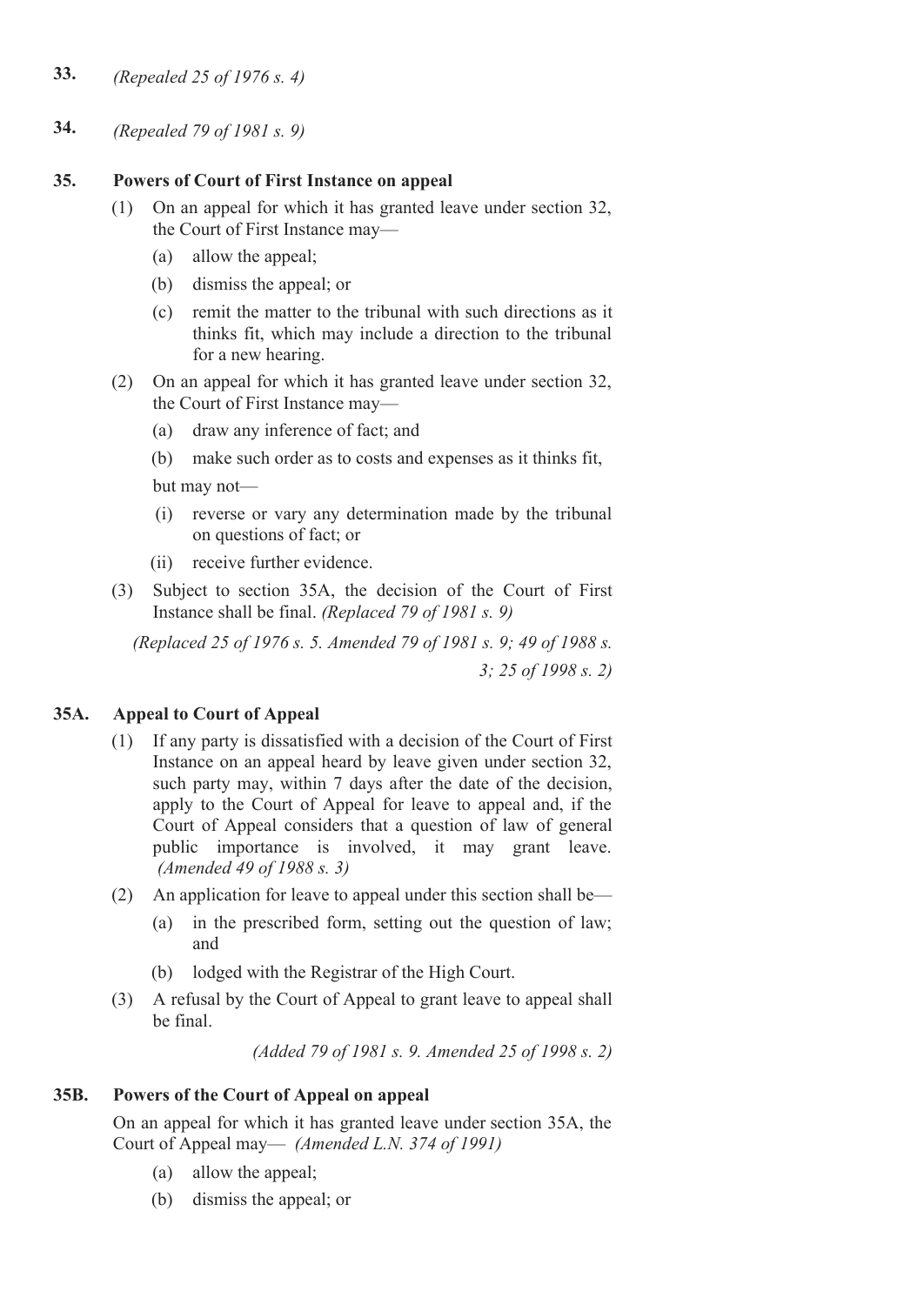(c) remit the matter to the tribunal with such directions as it thinks fit, which may include a direction to the tribunal for a new hearing,

and may make such order as to costs as it thinks fit.

*(Added 79 of 1981 s. 9. Amended 49 of 1988 s. 3)*

#### **36. Procedure on appeal**

Subject to this Part, an appeal from the tribunal shall be brought in such manner and shall be subject to such conditions as shall be prescribed.

*(Amended 29 of 1974 s. 6)*

#### **37. Stay of execution on review or appeal**

Neither a decision by a presiding officer to exercise his power of review under section 31 nor the filing of an application for leave to appeal under section 32 or section 35A shall operate as a stay of execution of an award or order unless the presiding officer, the Court of First Instance or Court of Appeal, as the case may be, otherwise orders and any stay of execution may be subject to such conditions as to costs, payment into the tribunal, the giving of security or otherwise as the presiding officer, the Court of First Instance or Court of Appeal may think fit.

*(Replaced 29 of 1974 s. 7. Amended 25 of 1976 s. 6; 79 of 1981 s. 9; 25 of 1998 s. 2)*

## **Part 7**

## **Miscellaneous**

#### **38. Awards and orders may be registered in District Court**

- (1) A final award or order of the tribunal may be registered in the District Court in the prescribed manner.
- (2) On registration, the final award or order—
	- (a) becomes for all purposes a judgment of the District Court made on the date on which the final award or order was made by the tribunal; and
	- (b) subject to section 40, may be enforced accordingly.
- (3) The final award or order may be enforced under subsection (2) (b) even though the award or order has been given for an amount that is beyond the jurisdiction of the District Court.

*(Replaced 20 of 2014 s. 15)*

#### **39. Interest on claims and awards**

- (1) The tribunal may include in the amount of an award interest at the rate specified in subsection (4) on the whole or any part of the amount claimed for the whole or any part of the period between the date when the cause of action arose and the date of the award.
- (2) The powers conferred by subsection (1) may be exercised—
	- (a) whether or not interest is expressly claimed;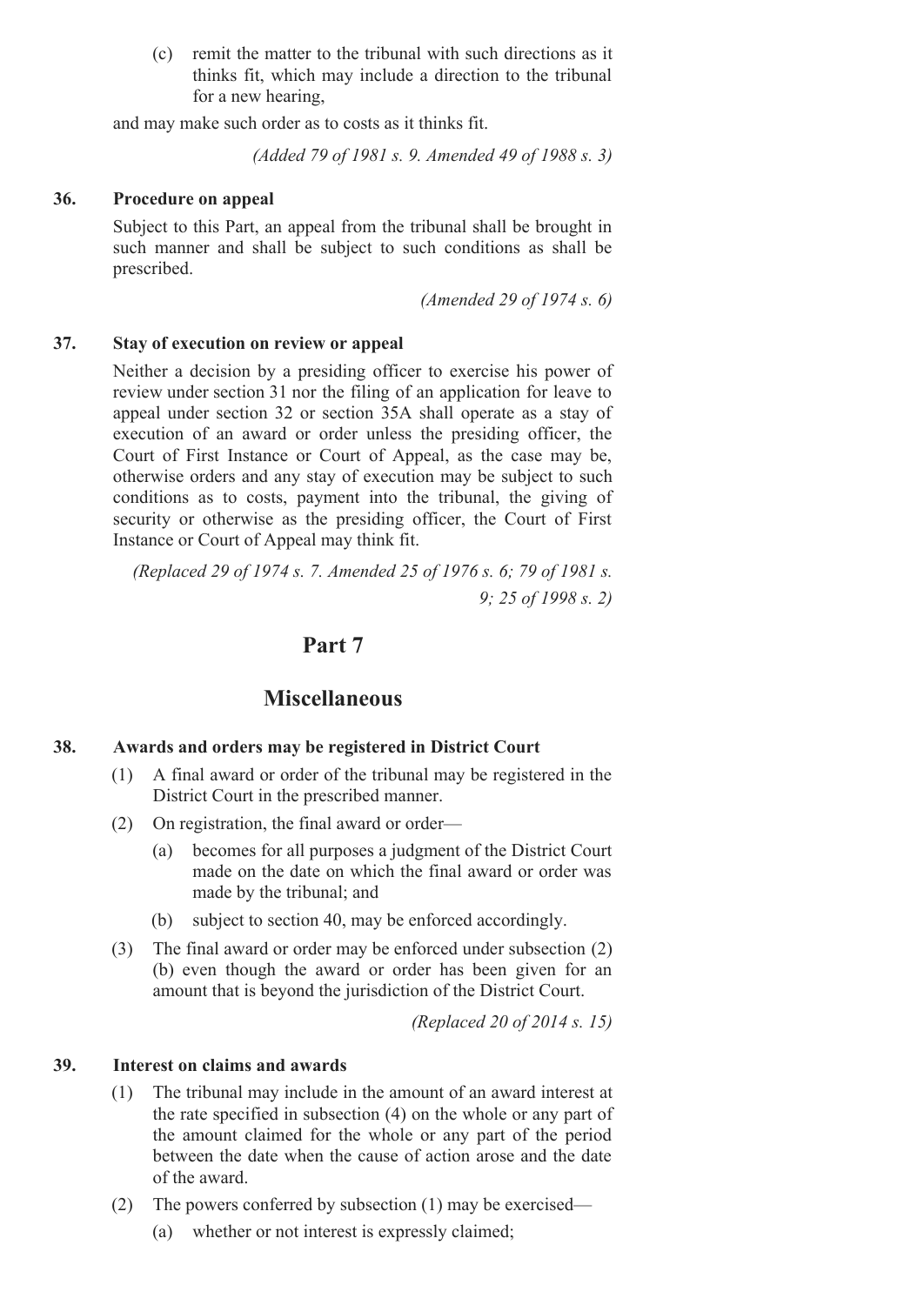- (b) at any time after the date of the award if it appears to the tribunal that the failure to claim or to award interest was through inadvertence; and
- (c) if an award is made ex parte against the defendant.
- (3) An award shall carry interest at the rate specified in subsection (4) on the aggregate amount thereof, or on such part thereof as for the time being remains unsatisfied, from the date of the award until satisfaction.
- (4) The rate of interest specified for the purpose of subsections (1) and (3) shall be the rate from time to time applicable to judgment debts under section 50 of the District Court Ordinance (Cap. 336). *(Added 5 of 1986 s. 2. Amended 10 of 2005 s. 222)*

*(Amended 5 of 1986 s. 2)*

## **40. Payment of award**

- (1) In a joint or representative claim the amount of an award or order shall be paid into the tribunal and shall be allocated amongst such parties to the claim and in such amounts as a presiding officer, who shall where possible be the presiding officer who heard the claim, may think fit.
- (2) When money is paid into the tribunal by a defendant, in full or part discharge of an award or order made against him, the defendant shall be deemed to have satisfied his liability under the award or order to the extent of the amount so paid and shall not be liable to any claimant as to the manner in which such money is allocated by the tribunal.

## **41. Interference with witness and perjury**

- (1) No person shall by threats, persuasion or otherwise induce a witness or a party not to give evidence in any hearing before the tribunal.
- (1A) No person shall wilfully give false evidence in any hearing before the tribunal. *(Added 13 of 1995 s. 47)*
	- (2) Any person who contravenes subsection (1) or (1A) shall be guilty of an offence and on conviction before a judge in the District Court shall be liable to a fine at level 2 and to imprisonment for 6 months. *(Amended 13 of 1995 s. 47; 25 of 1999 s. 13)*
	- (3) *(Repealed 13 of 1995 s. 47)*

## **42. Insulting behaviour**

- (1) If any person, in a hearing before the tribunal,—
	- (a) uses a threatening or insulting expression to or concerning or in the presence of the presiding officer; or
	- (b) behaves in an insulting manner or wilfully interrupts the proceedings,

the presiding officer may summarily sentence the offender to a fine at level 3 and to imprisonment for 6 months. *(Replaced 29 of 1974 s. 8. Amended 25 of 1999 s. 14)*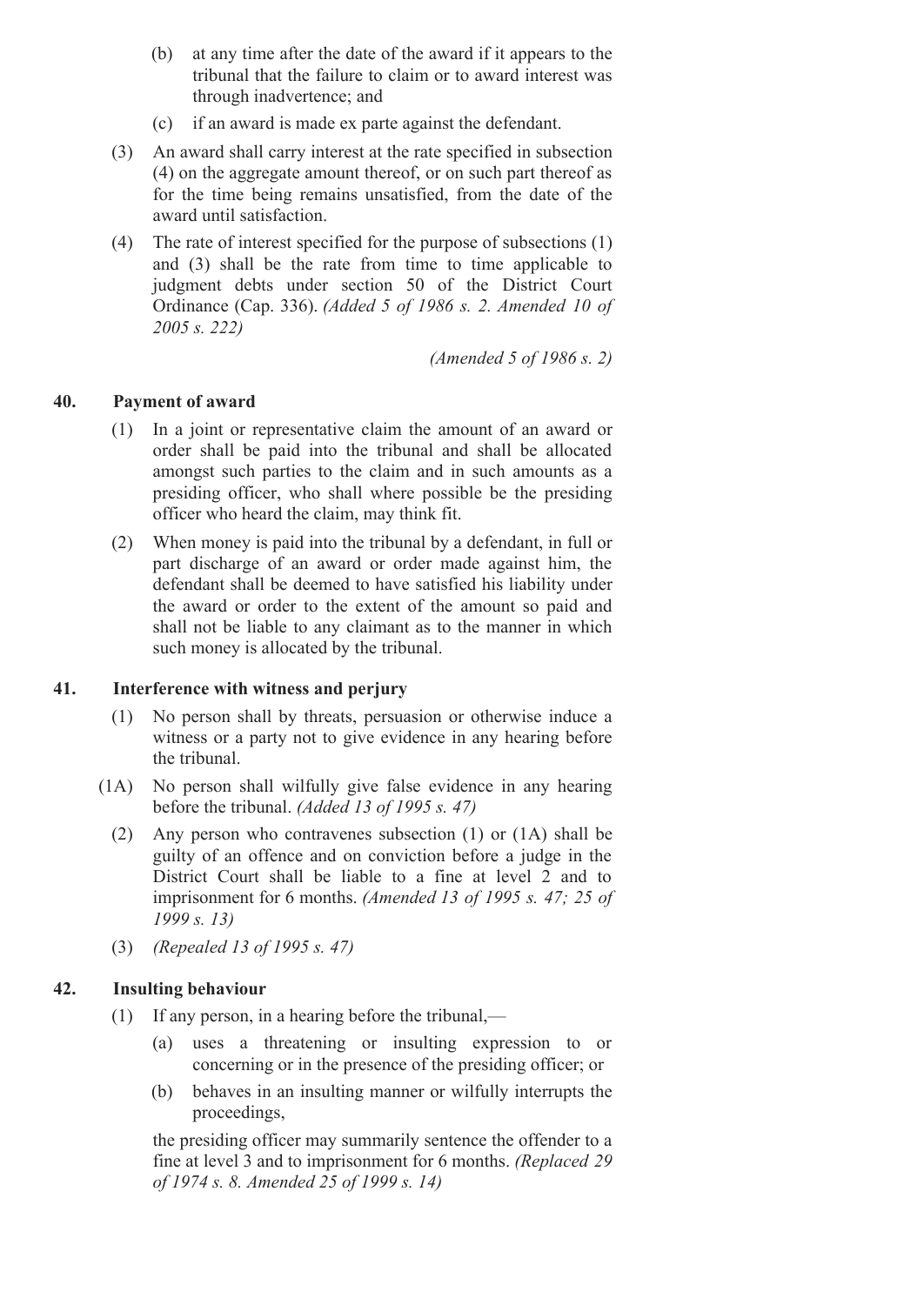(2) It is declared that section 50 of the High Court Ordinance (Cap. 4) applies in the case of any exercise by the presiding officer of his power under subsection (1). *(Added 25 of 1999 s. 14)*

#### **43. Punishment of witness for nonattendance and of person for non-production** of **document**

Any person who, without reasonable excuse, fails to comply with—

- (a) a subpoena served on him under section 20(2) to appear before the tribunal as a witness; or
- (b) an order under section 20(2) to produce any document, record, book of account or other exhibit,

shall be guilty of an offence and shall be liable on summary conviction to a fine at level 2.

*(Amended 25 of 1999 s. 15)*

### **44. Punishment for refusal to comply with request by tribunal officer to produce document and for obstruction of tribunal officer**

Subject to section 14(5), any person who—

- (a) refuses, without reasonable excuse, to comply with a lawful request made by a tribunal officer for the production to him of any records, books of account or other documents; or
- (b) wilfully obstructs a tribunal officer in the carrying out of any duty under section 14,

shall be guilty of an offence and shall be liable on summary conviction to a fine at level 4.

*(Amended 25 of 1999 s. 16)*

#### **45. Chief Justice may make rules**

- (1) The Chief Justice may make rules— *(Amended 20 of 2014 s. 25)*
	- (a) regulating the procedure for—
		- (i) applying for review, and the hearing of such applications, under section 31;
		- (ii) applying for leave to appeal, and the hearing of such applications, under sections 32 and 35A; *(Amended 25 of 1976 s. 7)*
		- (iii) the hearing of appeals under sections 35 and 35B; *(Replaced 29 of 1974 s. 9. Amended 79 of 1981 s. 9)*
	- (b) regulating the transfer of proceedings to the Small Claims Tribunal, the District Court or the Court of First Instance; *(Amended 25 of 1998 s. 2; 25 of 1999 s. 17)*
	- (c) providing for matters of procedure which are not provided for in this Ordinance;
	- (d) prescribing anything which is to be or may be prescribed;
	- (e) prescribing the fees and costs applicable to proceedings in the tribunal;
	- (f) *(Repealed 25 of 1976 s. 7)*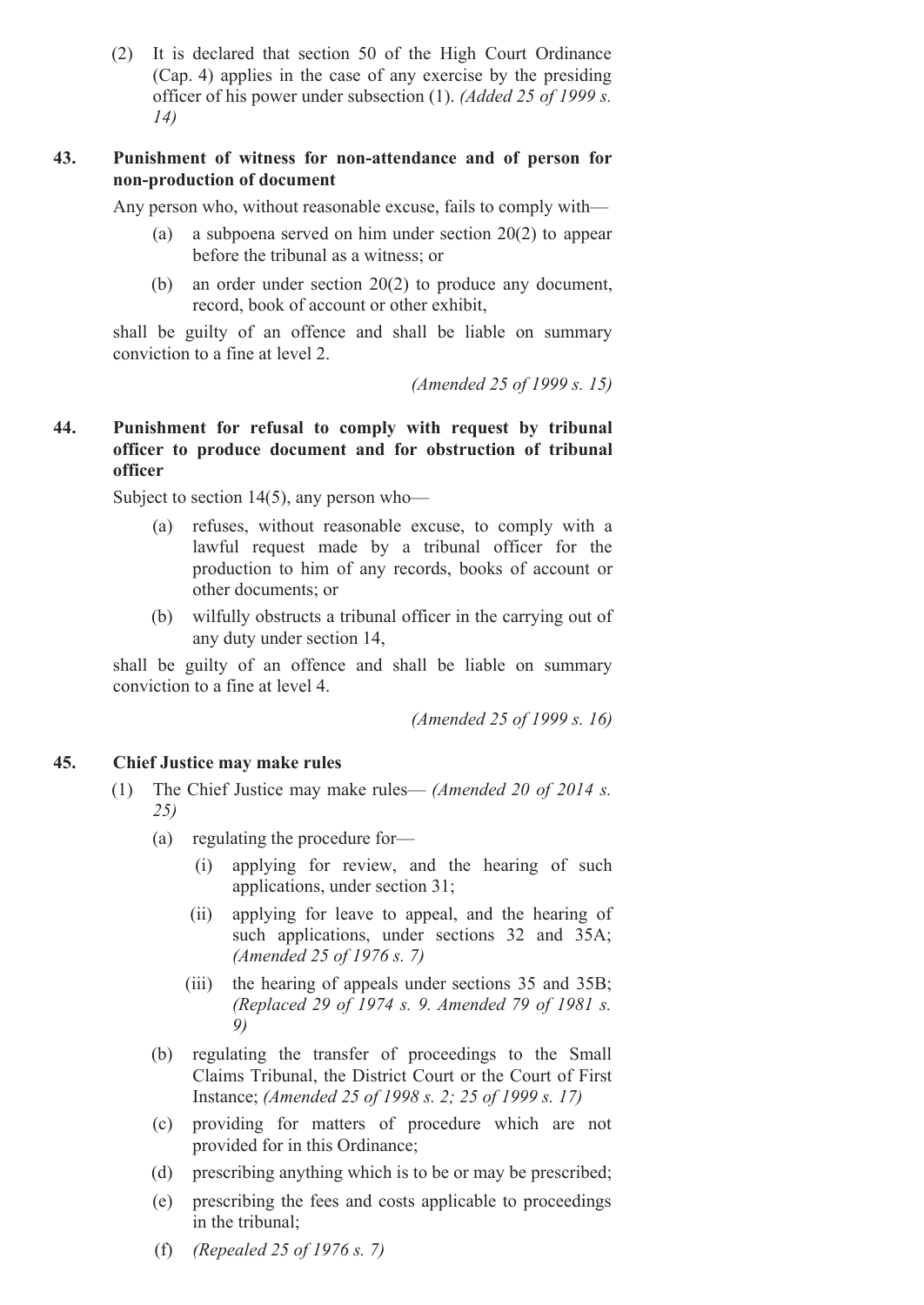- (g) generally for the better carrying out of the provisions of this Ordinance.
- (2) Without limiting subsection (1), the Chief Justice may make rules for regulating the following matters—
	- (a) the deposit, payment, delivery, and transfer in, into, and out of the tribunal of money and movable property of suitors;
	- (b) the evidence of such deposit, payment, delivery, or transfer, and the investment of and other dealings with money and movable property in the tribunal; and
	- (c) the powers and duties of the registrar with reference to such money and movable property. *(Added 20 of 2014 s. 25)*
- (3) Without limiting subsection (2), rules made under that subsection may provide for—
	- (a) regulating the placing on and withdrawal from deposit of money in the tribunal, and the payment or crediting of interest on money placed on deposit;
	- (b) determining the smallest amount of money on deposit on which interest is to be credited to an account to which money placed on deposit belongs;
	- (c) determining the time at which money placed on deposit is to begin and to cease to bear interest and the mode of computing such interest;
	- (d) determining the cases in which money placed on deposit is to begin and to cease to bear interest and the mode of computing such interest;
	- (e) determining the cases in which interest on money placed on deposit is to be placed on deposit; and
	- (f) disposing of money remaining unclaimed in the tribunal. *(Added 20 of 2014 s. 25)*

#### **45A. Power of presiding officer to enforce payment of fine, etc.**

For the purposes of enforcing the payment of any fine imposed or giving effect to any sentence of imprisonment a presiding officer shall have the powers of a judge.

*(Added 29 of 1974 s. 10)*

#### **46. Procedure generally**

In any matter of procedure for which no provision is made by this Ordinance or by rules made pursuant to section 45 the procedure applicable shall be such as the presiding officer may determine.

### **47. Immunity**

- (1) A presiding officer has, in the performance of his powers or duties under this Ordinance, the same privileges and immunities as a judge of the Court of First Instance in civil proceedings in that court.
- (2) A witness before the tribunal shall be entitled to the same privileges and immunities as if he were a witness in civil proceedings in the Court of First Instance.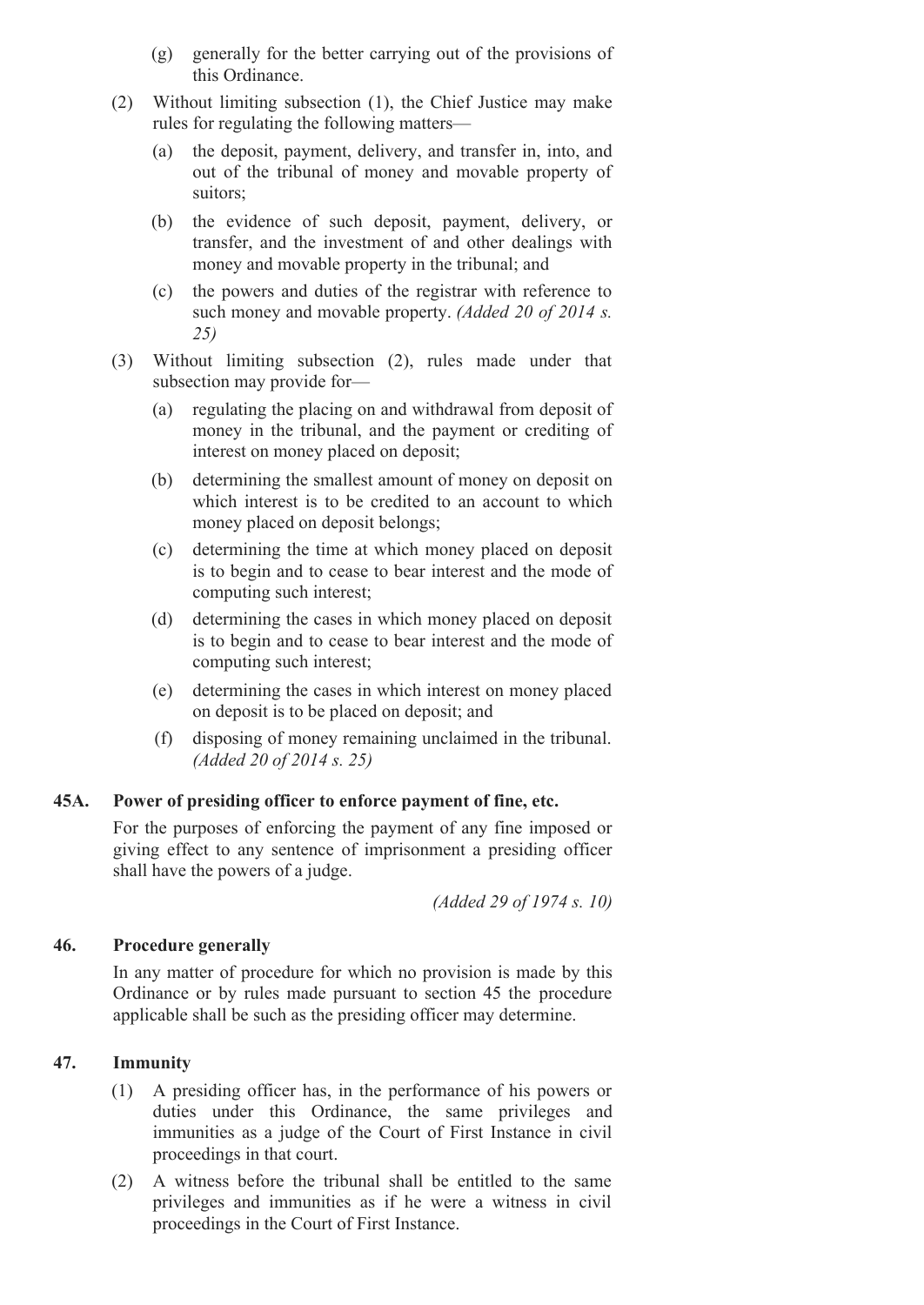#### **48. Proceedings to which amendments made by Administration of Justice (Miscellaneous Provisions) Ordinance 2014 apply**

The amendments made to this Ordinance by the Administration of Justice (Miscellaneous Provisions) Ordinance 2014 (20 of 2014) apply in relation to all proceedings to which this Ordinance relates irrespective of when those proceedings were commenced.

*(Added 20 of 2014 s. 16)*

# **Schedule**

[s. 7]

- 1. A claim for a sum of money, whether liquidated or unliquidated, which arises from— *(Amemded 20 of 2014 s. 17)*
	- (a) the breach of a term, whether express or implied or (if relevant) arising by force of section 10(1) of the Minimum Wage Ordinance (Cap. 608), of a contract of employment, whether for performance in Hong Kong or under a contract to which the Contracts for Employment Outside Hong Kong Ordinance (Cap. 78) applies; *(Amended 8 of 1976 s. 49; 59 of 1999 s. 3)*
	- (aa) the breach of a term, whether express or implied or (if relevant) arising by force of section 10(1) of the Minimum Wage Ordinance (Cap. 608), of a contract of apprenticeship; or *(Added 8 of 1976 s. 49)*
	- (b) the failure of a person to comply with the provisions of the Employment Ordinance (Cap. 57), the Minimum Wage Ordinance (Cap. 608) or the Apprenticeship Ordinance (Cap. 47), *(Amended 39 of 1973 s. 9; 8 of 1976 s. 49)*

other than a claim specified in the Schedule to the Minor Employment Claims Adjudication Board Ordinance (Cap. 453). *(Amended 61 of 1994 s. 48; 15 of 2010 s. 19)*

- 2. A claim for contribution under section 26(2).
- 3. Notwithstanding paragraphs 1 and 2, the tribunal shall not have jurisdiction to hear and determine a claim for a sum of money (whether liquidated or unliquidated), or otherwise in respect of a cause of action, founded in tort whether arising from a breach of contract or a breach of a duty imposed by a rule of common law or by any enactment. *(Amended 20 of 2014 s. 17)*
- 4. Any question as to—
	- (a) the right of an employee to a severance payment under Part VA of the Employment Ordinance (Cap. 57); or
	- (b) the amount of such payment, *(Added L.N. 178 of 1974)*

other than a claim specified in the Schedule to the Minor Employment Claims Adjudication Board Ordinance (Cap. 453). *(Amended 61 of 1994 s. 48)*